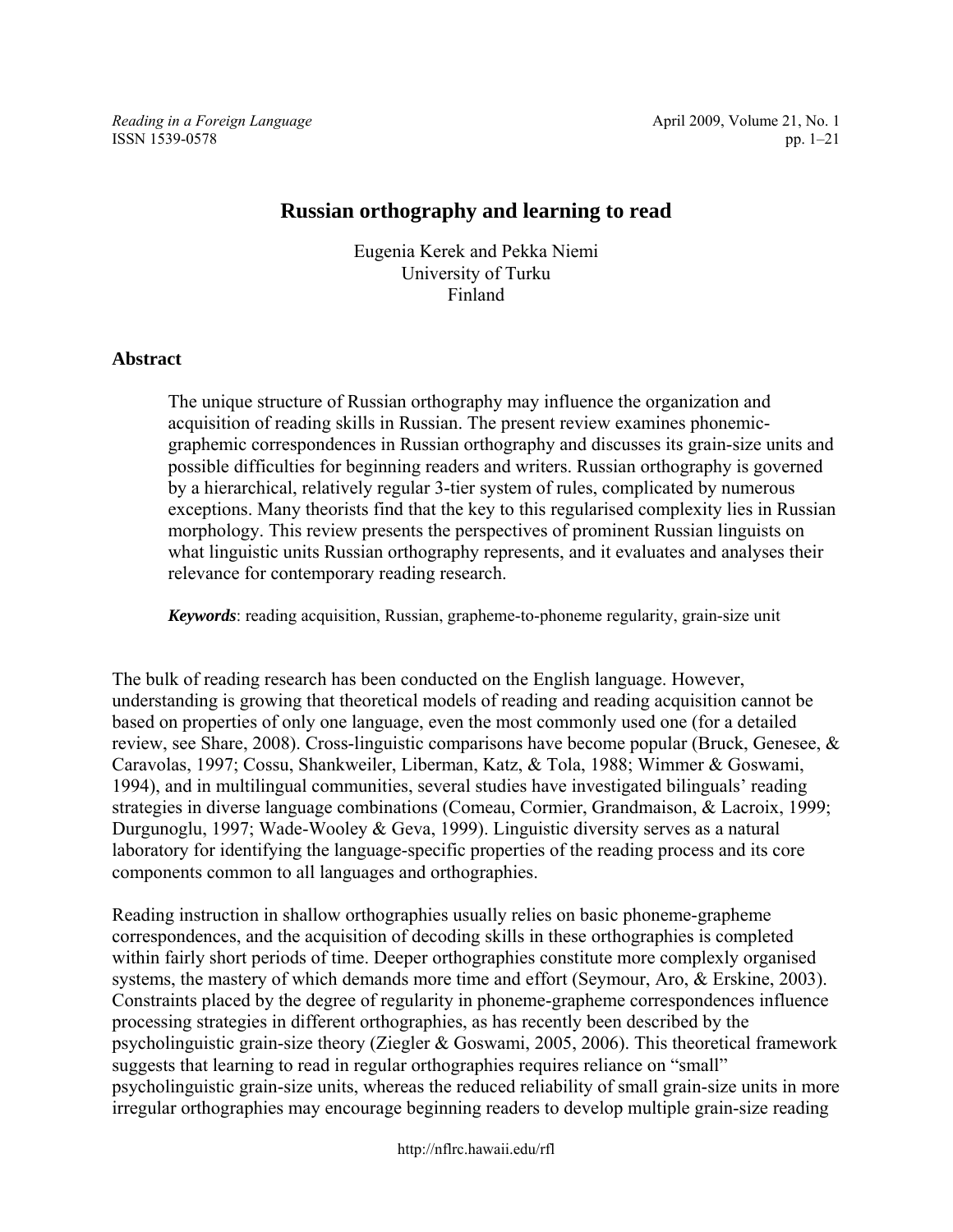units. Consequently, reading acquisition in irregular orthographies demands more time and greater effort to develop several recoding strategies and a high degree of flexibility in reliance on grain units of varying sizes. The inventory of such units is different for specific orthographies and is the result of the interplay between the orthography's inherent structural features, its correspondences with the phonology in question, and the dominant methods of reading instruction, which are in their turn often motivated by the nature of the orthography.

A detailed explanation of how orthographic complexity may slow down reading acquisition was presented by Frost (1998). Frost's strong phonological model suggests that during the initial phase of word recognition, a fast prelexical computation occurs, when letters or letter clusters are converted into phonemes or syllables. This procedure results in underspecified phonological representations, based on unambiguous letters. Frost suggested that the phonological code used for lexical access is more detailed in shallow orthographies and relatively impoverished in deep ones. A reader of deeper orthographies must develop grain units of the optimal size for fast conversion into preliminary phonological representations. A beginning reader then starts out with phonological recoding of single letters into phonemes and, as the process of reading acquisition continues, learns to convert larger units of letters into phonemic clusters. According to Frost, a skilled reader is defined by the speed of the assembly process, the size of the computed units, and the efficiency of lexical access using underspecified phonological information.

Analyses of specific features of orthographies may be used to predict grain-size units used in reading. For example, based on findings from Danish, an orthography with multiple complexities, Elbro (2006) presented a reading acquisition model based on the principle of economy where the most reliable grapheme-phoneme correspondences are learned first, and more complex and less productive associations are learned later. Elbro suggested that all deviations from the alphabetic principle, even those linked to predictable pronunciations, have a disruptive effect on beginning reading. He suggested the following sequence of literacy acquisition in Danish: (a) learning of single letter-single sound correspondences, (b) learning of letter-sound patterns with conditional pronunciations, (c) learning of spelling based on morphemic orthographic knowledge, and (d) learning of word-specific orthographic patterns. According to Elbro, conditional pronunciations are learned primarily in the smallest possible units (vowel-consonant combinations) rather than inside bigger units (rimes). Morphemic and word-specific pronunciations take a long time to learn, even though Elbro allows for the possibility that some high-frequency morphemes or words may be recognised as whole patterns.

Russian is one of the world's most widely used languages, one of the six official languages of the United Nations. However, despite the current interest in reading strategies promoted by different orthographies, the number of publications based on Russian data is strikingly small. The attention of Russian linguists and psychologists has traditionally been directed at the difficulty of spelling in Russian, and not reading, which was considered a relatively easy skill to acquire (Inshakova, 2004). While theories dealing with the structure of Russian writing and the methods of teaching it at school have been a focal point of discussions inside the Russian linguistic and pedagogical research community, difficulties in reading acquisition for a long time remained the domain of speech therapy and special education. Despite considerable effort in studying developmental dyslexia in Russian (Kornev, 1997; Lalayeva & Venediktova, 2001), little is known about the strategies a beginning Russian reader relies on.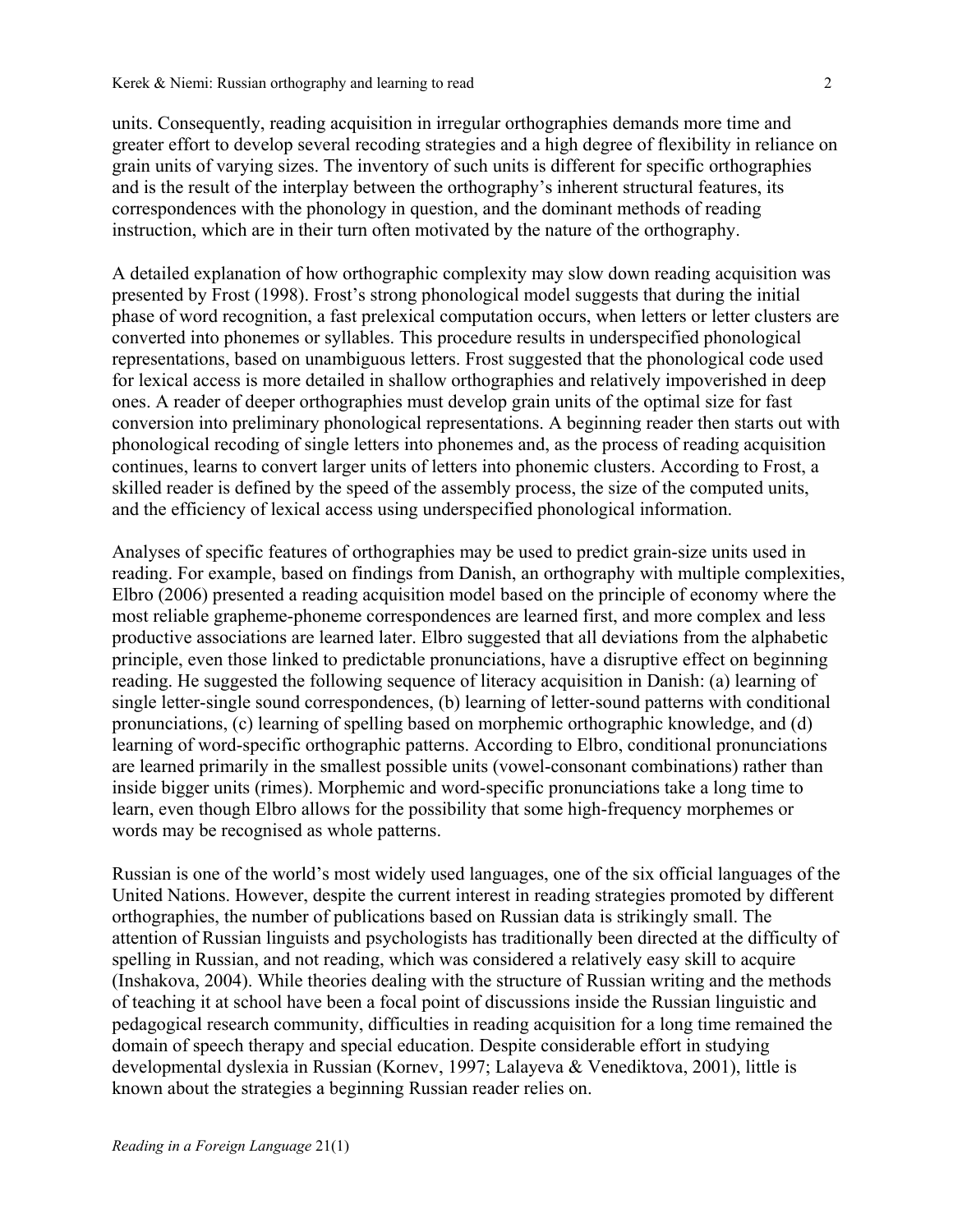The scarcity of research is especially unfortunate because Russian phonology and orthography possess a number of unique features, making Russian an interesting test case for current theories of word recognition and reading acquisition. Russian has a rather elegant orthographic system: on the one hand, quite complex and hierarchical, and on the other hand, organised around a dominant principle and therefore, sufficiently regular and predictable, even though the number of exceptions is high. This combination of complexity and regularity is what makes Russian orthography interesting for comparative reading research. The present review aims to contribute to this research by undertaking an in-depth analysis of Russian phonological and orthographic structure and introducing the English-speaking reader to works by Russian scholars on this subject. A detailed description of Russian orthography and its possible difficulties for beginning readers have been presented in English by Grigorenko (2003, 2006). A short but informative article by Liberman (1980) is devoted to the same topic. The difference between the present review and previous similar accounts is that it puts the description of the special features of Russian orthography into the context of existing theories about the structural organization of this complex system and about reading acquisition in different types of orthographies. A discussion of the implications of the special features of Russian orthography for defining the dominant strategies used by beginning and skilled readers in Russian is the main goal of the present review.

#### **Major Features of Russian Morphology and Phonology**

Unlike major European languages, where grammatical meanings are often expressed analytically, that is, by grammatical constructions rather than morphology, Russian is a synthetic language with a vast variety of affixes and endings. In contrast to other morphologically rich languages, like Finnish or Hungarian, where morphemes are glued to each other, morphemic fusion is a widespread phenomenon in Russian. Morphemic and syllabic boundaries often do not coincide, and analyzing the morphological structure of a Russian word may be a complicated task. A word in Russian may have several prefixes, suffixes, and an ending, for example, *пред* $|{\bf H}$  $|{\bf H}$  $|{\bf H}$  $|{\bf H}$  $|{\bf H}$  $|{\bf H}$  $|{\bf H}$  $|{\bf H}$  $|{\bf H}$  $|{\bf H}$  $|{\bf H}$  $|{\bf H}$  $|{\bf H}$  $|{\bf H}$  $|{\bf H}$  $|{\bf H}$  $|{\bf H}$  $|{\bf H}$  $|{\bf H}$  $|{\bf H}$  $|{\bf H}$  $|{\bf H}$  $|{\bf H}$  $|{\bf H}$  $|{\bf H}$  $|{\bf H}$  $|{\bf H}$  $|{\bf H}$  $|{\bf H}$  $|{\bf H}$  $|{\bf$ 

The Russian phonological system contains 42 phonemes (differences of opinion concerning the phonemic inventory of Russian are outside the scope of this article, but see Bondarko, 1998). The syllabic structure of Russian allows closed syllables and consonant clusters in both the onset and coda positions. A consonant cluster in Russian may contain up to four consonants, for example, *встреча* ("vstrecha," meeting), and each grapheme in such clusters usually corresponds to a separate phoneme (but see exceptions in Table 1).

Languages with a synthetic type of grammar often have phonological systems based on paradigmatic connections. As a result of the modifications phonemes undergo in speech, Russian phonology is characterised by a vast variety of positional vowel and consonant alternations. These paradigmatic relations between phonemes determine the system of phoneme-grapheme relations in Russian.

In Russian orthography, stress is marked only in dictionaries and books for beginning readers or nonnative learners of Russian, while skilled readers are expected to assign stress on the basis of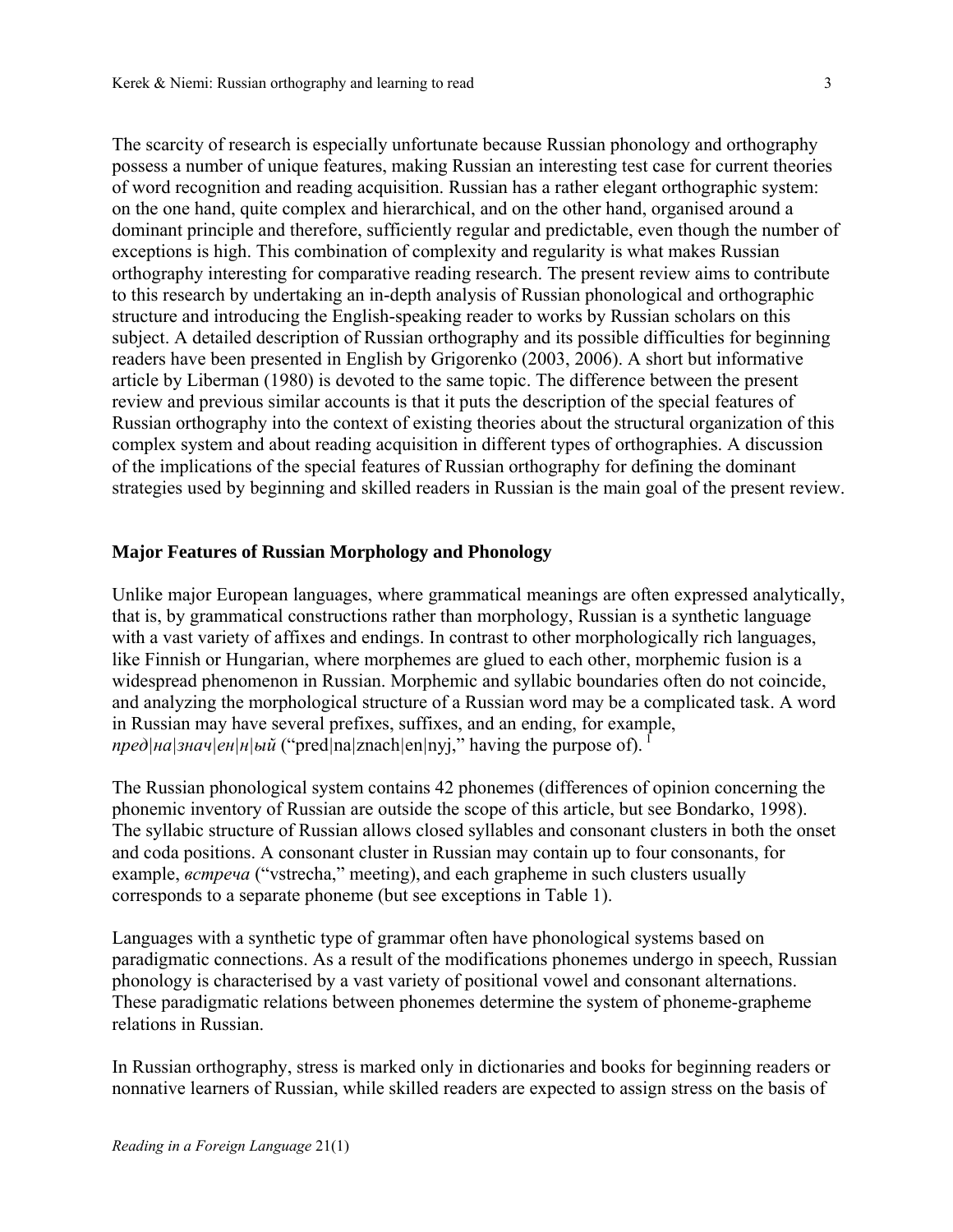their linguistic competence. However, stress constitutes a central feature of the phonetic structure of a Russian word, and stress assignment is a vital factor in reconstructing the holistic shape of a Russian word. Erroneous stress assignment hampers comprehension or may even change word meaning, for example, *мук'а* ("muk'a," flour) and *м'ука* ("m'uka," suffering).

| Table 1. Some common consonant clusters and their pronunciations |                                   |                       |  |
|------------------------------------------------------------------|-----------------------------------|-----------------------|--|
| Cluster                                                          | Pronunciation                     | Example               |  |
| Clusters with unpronounced consonant                             |                                   |                       |  |
| ЗДН                                                              | [3H]                              | праздник (holiday)    |  |
| рдц                                                              | $[p_{\text{II}}]$                 | сердце (heart)        |  |
| ЛНЦ                                                              | [нц]                              | солнце (sun)          |  |
| <b>CTH</b>                                                       | $\lceil$ CH $\rceil$              | лестница (stairs)     |  |
| <b>BCTB</b>                                                      | $[\text{crB}]$                    | чувство (feeling)     |  |
| Other clusters                                                   |                                   |                       |  |
| ЖЧ                                                               |                                   | мужчина (man)         |  |
| 34                                                               | $\lceil \mathbf{m'} \rceil$       | извозчик (cabman)     |  |
| cч                                                               |                                   | счастье (happiness)   |  |
| ЧТ                                                               | $\lceil \text{I} \text{I} \rceil$ | что (what)            |  |
| ЧН                                                               | $\lceil$ ШН $\rceil$              | конечно (of course)   |  |
| ТЦ                                                               | $\lceil \mathbf{u} \rceil$        | вкратце (in brief)    |  |
| ДЦ                                                               |                                   | двадцать (twenty)     |  |
| ТЧ                                                               |                                   | лётчик (pilot, flyer) |  |
| ДЧ                                                               | $\lceil q' \rceil$                | докладчик (reporter)  |  |
| тся                                                              |                                   | учится ((he) studies) |  |
| ться                                                             | [цца]                             | учиться (to study)    |  |

Table 1. *Some common consonant clusters and their pronunciations*

Stress in Russian is free (can fall on any syllable in a word) and mobile (can move to another syllable). The mobility of Russian stress has a morphological motivation: it is often shifted in word formation or inflexion, for example, *город* ("gorod," city) and *города* ("goroda," cities). Due to its unpredictability, stress assignment in Russian demands a well-developed visual anticipation ability, which is often problematic for beginning readers whose cognitive resources are entirely focused on the task of sequential phonological recoding (see Rayner, 1986).

Stress in Russian is strongly centred. The stressed syllable is pronounced with much more prominence than the remaining syllables. A Russian word is a complex unity of syllables with varying degrees of vowel intensity and length, organised around the stressed syllable. Stressed vowels increase in length and intensity, while unstressed ones undergo different types of reduction depending on their positions relative to the stressed one. Especially affected are the vowel phonemes *o* and *e*, which respectively sound like *a* and *i* when unstressed, for example, *cова* ("sova," owl, pronounced as "sava"), and *река* ("reka," river, pronounced as "rika"). Russian orthography does not represent vowel reduction in unstressed positions, which is one of the sources of its numerous irregularities.

The Russian consonant system is much more complex than the vowel system (Bondarko, 1998), but paradigmatic consonant alternations are more systematic than the vowel alternations. One of the most fundamental characteristics of the Russian consonant system is the distinction between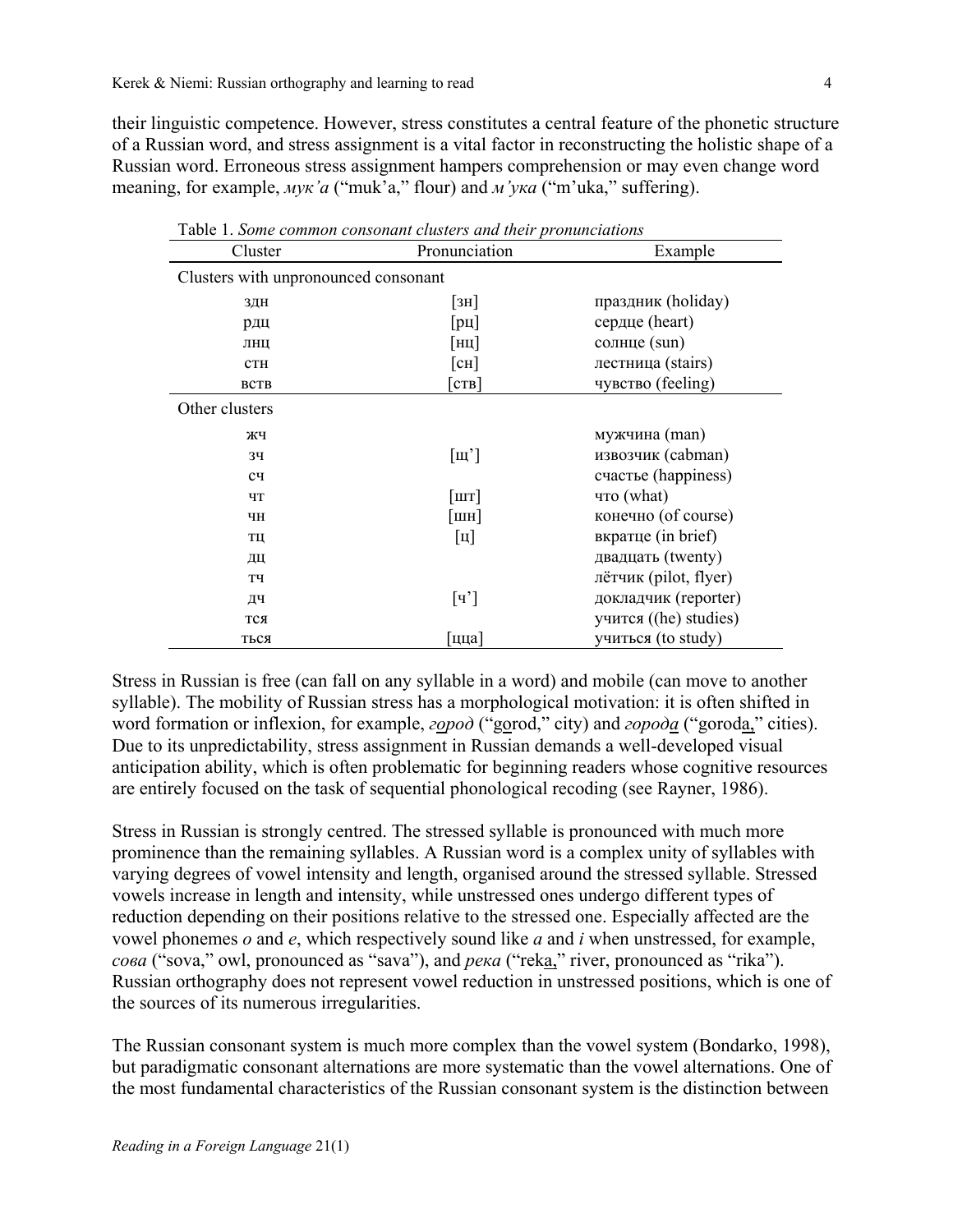soft (palatalised) and hard consonants. Sometimes the hardness-softness dichotomy is the only meaning-distinguishing feature, for example, *вес* ("ves," weight) and *весь* ("vesj," whole), *брат* ("brat," brother), and *брать* ("bratj," take). The most typical consonant alternations in Russian are progressive assimilations of voiced or unvoiced obstruents ("d" in "vodka" is pronounced as "t" because of the following "k"), and devoicing of voiced obstruents in word-final position, like in German. As a result, Russian contains numerous homophones, and this is known to cause difficulties for beginning writers, for example, *кот* ("kot," cat) and *код* ("kod," code).

Language-specific features of the Russian morphological and phonological systems, as described above, influence the process of language acquisition (Ceytlin, 2000). Grigorenko (2006) pointed out that the whole Russian phonological system is characterised by extraordinary fluidity, where the quantity and quality of both vowel and consonant phonemes are highly dependent on their positions. Bondarko (1998) suggested that high variability in the phonetic form of a Russian word might require complex psycholinguistic mechanisms of speech perception and production. The existence of strongly centred stress in Russian, where the stressed syllable gains prominence at the expense of unstressed ones, results in the division of disyllabic and multisyllabic Russian words into two perceptual parts, the prestressed-stressed, and the poststressed, where sounds are sometimes totally blurred. The diminished distinctness of phonological representations of lexical items in long-term memory may cause difficulties in the development of phonological awareness and in reading acquisition (Elbro, Borstrøm, & Petersen, 1998; Elbro & Pallesen, 2002). This idea is supported by the results of experiments with prereaders and beginning readers of Russian, reported by Lepskaya (1987) and Bogomazov (2001), who showed that the indistinctness of the poststressed parts of multisyllabic words in Russian delays the development of phonological awareness for the phonemes used in those parts of the words.

### **Irregularities of Grapheme-phoneme Correspondences in Russian**

Not all language-specific features of Russian morphology and phonology are reflected in writing. As a result, the spelling of Russian words may be difficult for beginning readers and writers. This part of the review classifies the irregularities of Russian orthography from the standpoint of their predictability.

Theorists of Russian writing largely accept Baudouin de Courtenay's (1963) division of the Russian writing system into two broad levels: graphics and orthography. These terms, widely used in the Russian scientific and pedagogical literature, may be confusing for Western specialists. Instead of being used to denote a system of writing as a whole, in Russian, the term *orthography* is reserved for describing cases where the choice of grapheme in writing is not clear (*weak positions*). To make the choice, the writer must try to find a related word in which he or she can identify the phoneme in question in a *strong position*. For vowels, the strong position, in which the phonemic quality is at its best, is under stress; for consonants, the strong position is before a vowel. The term *alphabetic rules* is used to describe one-to-one phoneme-grapheme correspondences (Baudouin de Courtenay, 1963; Zinder, 1987). The combinatory possibilities of encoding phonemes within syllables are determined by the rules of *graphics*.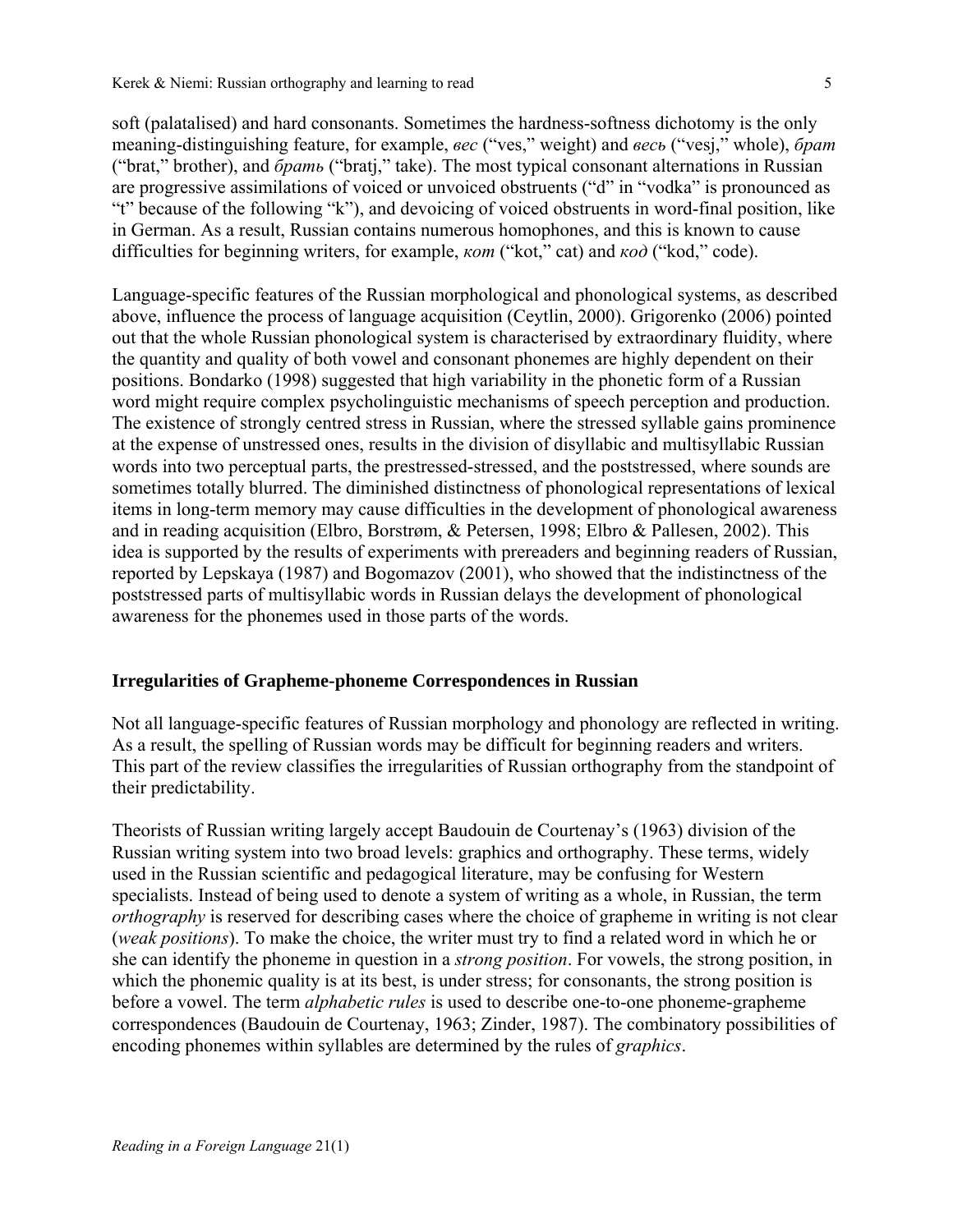*Predictable Irregularities (I): Alphabetic Rules and Graphics* 

Russian uses the Cyrillic alphabet of 33 letters, including 2 special markers, soft sign *ь* and hard sign *ъ*, which have no phonemic values (see Table 2).

|                                                                                             | Table 2. The Russian alphabet |                                           |
|---------------------------------------------------------------------------------------------|-------------------------------|-------------------------------------------|
| Letter                                                                                      | Closest English letter        | Approximation of pronunciation in English |
| $\underline{Aa}$                                                                            | $\rm{a}$                      | father                                    |
| $\underline{56}$                                                                            | $\mathbf b$                   | box                                       |
| B <sub>B</sub>                                                                              | $\mathbf V$                   | vest                                      |
| $\Gamma$                                                                                    | g                             | get                                       |
| Дд                                                                                          | $\mathbf d$                   | do                                        |
| Ee                                                                                          | $\mathbf e$                   | yet                                       |
| Ëë                                                                                          | $\mathbf e$                   | yolk                                      |
| Жж                                                                                          | zh                            | vision                                    |
| 3 <sub>3</sub>                                                                              | $\mathbf{Z}$                  | zebra                                     |
| <u>Ии</u>                                                                                   | $\rm i$                       | yield                                     |
| <u>Йй</u>                                                                                   | $\rm i$                       | short "yi"                                |
| K <sub>K</sub>                                                                              | $\mathbf k$                   | kinky                                     |
| $\underline{\Pi}$ п                                                                         | $\mathbf{l}$                  | lip                                       |
| $\underline{\mathbf{M}}$                                                                    | m                             | mother                                    |
| H <sub>H</sub>                                                                              | $\mathbf n$                   | nice                                      |
| $\underline{Oo}$                                                                            | $\mathbf 0$                   | song                                      |
| $\underline{\Pi}\underline{\pi}$                                                            | p                             | put                                       |
| Pp                                                                                          | $\mathbf r$                   | rock                                      |
| $cc$                                                                                        | $\mathbf S$                   | soup                                      |
| $T_{\rm T}$                                                                                 | $\mathbf t$                   | top                                       |
| $\underline{y}$                                                                             | u                             | book                                      |
| $\overline{\Phi}$                                                                           | $\mathbf f$                   | fat                                       |
| $X_{X}$                                                                                     | kh                            | home                                      |
| Щ                                                                                           | $\mathop{\rm ts}\nolimits$    | mats                                      |
| $\underline{q}$                                                                             | ch                            | chicken                                   |
| $\underline{\text{I\hspace{-.1em}I\hspace{-.1em}I}}\text{I\hspace{-.1em}I\hspace{-.1em}I}}$ | ${\rm sh}$                    | shop                                      |
| Щщ                                                                                          | shch                          | shch                                      |
| $\underline{\mathbf{P}}$                                                                    | $\overline{\mathbf{c}}$       | silent                                    |
| $П$                                                                                         | i, y                          | busy, bill                                |
| $\overline{\mathbf{P}^{\mathbf{P}}}$                                                        | $\pmb{\varsigma}$             | onion                                     |
| $\underline{\epsilon}\underline{\epsilon}$                                                  | e                             | band                                      |
| <u>Юю</u>                                                                                   | iu                            | new                                       |
| $\underline{R}$                                                                             | ia                            | yuppy                                     |

Phoneme-grapheme correspondences are not always straightforward in Russian because many letters in the Russian alphabet are not bound to representing only one phoneme each. Attention must be paid to the so-called *syllabic* (Ivanova, 1966) or *positional* (Moiseev, 1987) principle of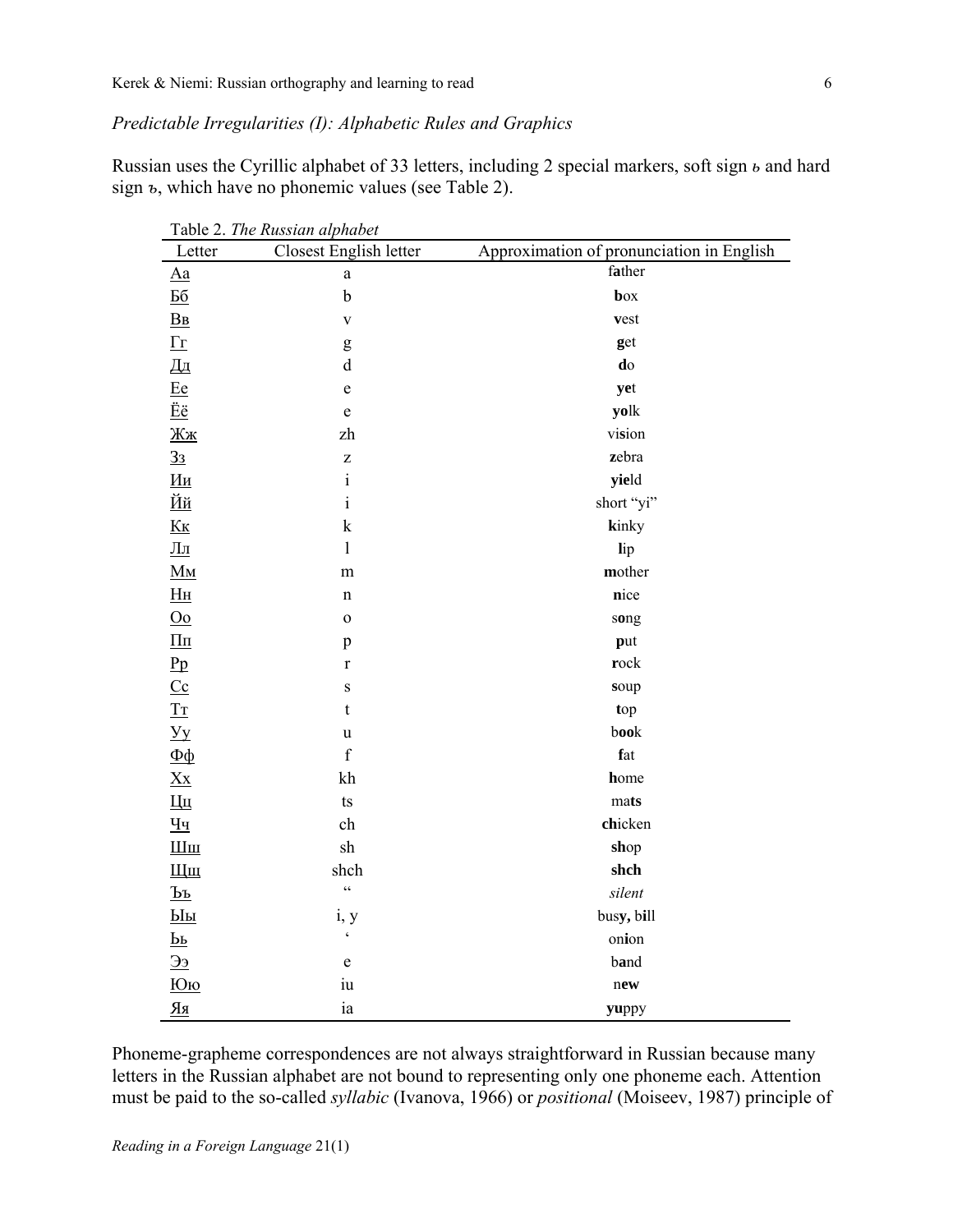Russian graphics. The essence of this is that phonemic values cannot be assigned to the consonants and vowels in a syllable without evaluating either or both the left or right context of a given grapheme. One of the most common examples is the representation of palatalised consonant phonemes: 15 consonant letters out of the 21 each correspond to two phonemes, where one letter signifies both hard and soft consonant phonemes. Russian has no diphthongs, and vowel phonemes are not divided into long and short. Six vowel phonemes are represented in writing by 10 letters (see Table 3). This includes 4 letters that each represent a combination of the original phoneme with the phoneme *y* (as in *yes*) or with a preceding soft consonant. For this purpose, the so-called *combined graphemes* (Kuzmina, 2005) or *syllabemes* (Pavlova, 2000) *я*, *ё*, *ю*, *е*, and *и* are used (see Table 3).

| <i>of their pronunctation</i> |                                |                       |
|-------------------------------|--------------------------------|-----------------------|
| Russian vowel letter          | Phoneme                        | English approximation |
| Aa                            | A                              | as in father          |
| Ee                            | y+e or after a soft consonant  | as in yes             |
| Ëë                            | y+o or after a soft consonant  | as in yoghurt         |
| Ии                            | Ee                             | as in see             |
| O <sub>0</sub>                | 0                              | as in object          |
| $y_y$                         | O <sub>0</sub>                 | as in look            |
| Ыы                            |                                | as in bill            |
| Ээ                            | E                              | as in get             |
| Юю                            | y+oo or after a soft consonant | as in you             |
| Яя                            | y+a or after a soft consonant  | as in yard            |

Table 3. *Russian vowel letters, corresponding phonemes, and English approximations of their pronunciation*

In positions where a consonant is not followed by a vowel, for example, at the end of a word or before another consonant, softness is indicated by the soft sign *ь*. The soft sign has no phonemic value and is sometimes treated as part of a complex grapheme or a diacritic (Scherba, 1983; Zinder, 1987). The pronunciation of the consonants, depending on their hardness or softness, is illustrated in Table 4.

Table 4. *Rules for reading hard-soft consonants*

| Consonants  | Hard (before $a, o, y, u, a, b$ ) | Soft (before e, ё, и, ю, я, ь) |
|-------------|-----------------------------------|--------------------------------|
| б           | $6$ ыл $(was)$                    | $6n\pi$ ((he) beat)            |
| B           | высота (height)                   | весна (spring)                 |
| $\Gamma$    | гусь (goose)                      | деньги (money)                 |
| Д           | дар $(gift)$                      | дядя (uncle)                   |
| 3           | posa (rose)                       | зима (winter)                  |
| К           | конь (horse)                      | кино (cinema)                  |
| Л           | лук (onion)                       | люк (hatch)                    |
| M           | мать (mother)                     | мел $(chalk)$                  |
| H           | новый (new)                       | небо $(sky)$                   |
| $\Pi$       | папка (file)                      | песня $(song)$                 |
| p           | рама (frame)                      | говорю $($ [] speak $)$        |
| $\mathbf c$ | сумка (bag)                       | cecrpa (sister)                |
| T           | там (there)                       | тема (topic)                   |
| ф           | шкафы (wardrobes)                 | физика (physics)               |
| X           | холод (cold)                      | стихи (verses)                 |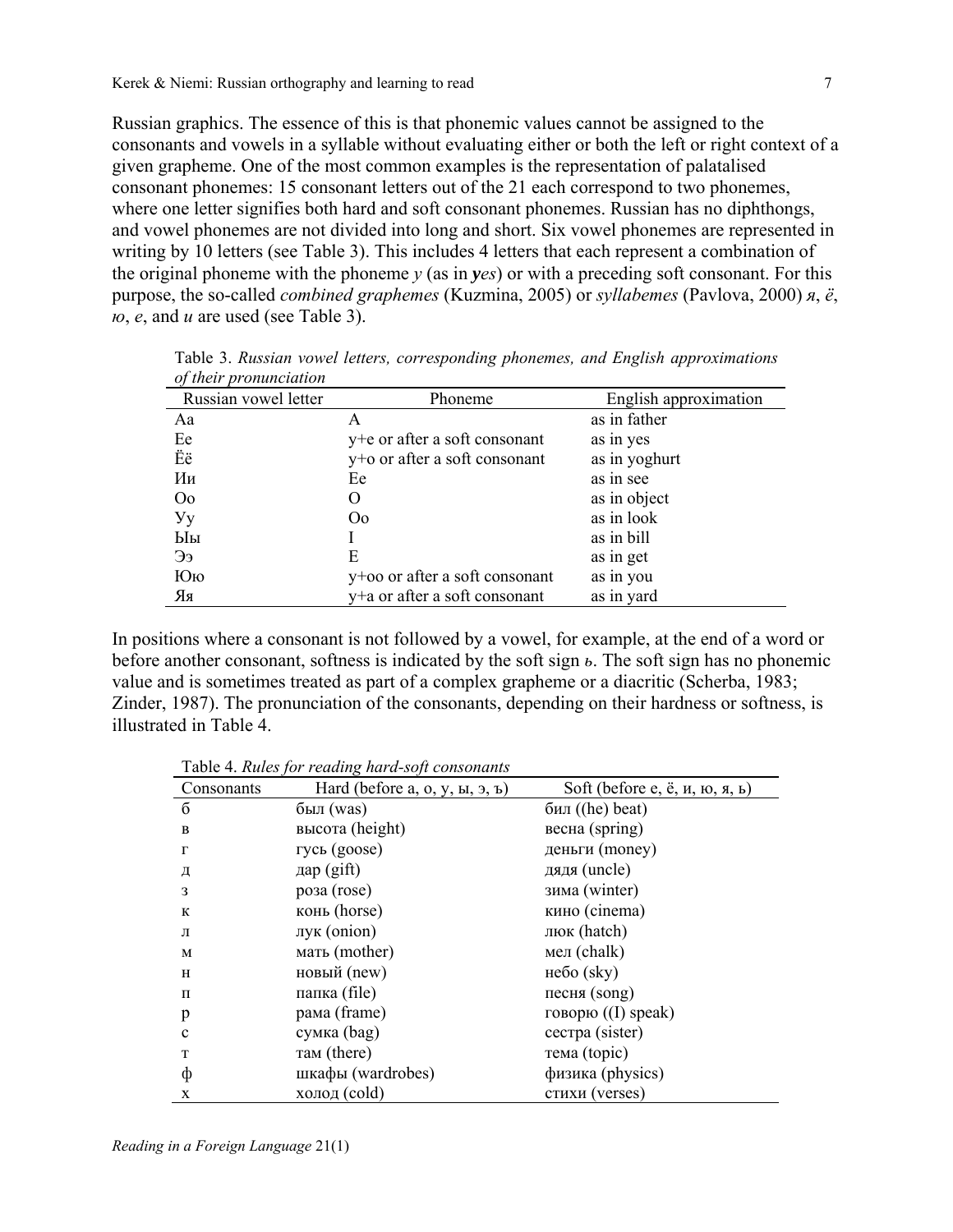The application of the syllabic principle in this case is very functional because it allows encoding of the phonological opposition *hardness-softness* in a rational and economical way by using 4 extra vowel letters instead of 15 extra consonant letters. Some linguists see the relationship between soft and hard consonants in Russian phonology as hierarchical, where the soft consonants are the marked members of the opposition, and therefore, the vowel letters that do not signal softness are not explicitly perceived as signalling hardness (Bondarko, 1981; Kuzmina, 1981). Hardness is seen as the default attribute of a consonant letter. However, others view the use of *а*, *у*, *о*, *э*, *ы*, a consonant and the absence of the soft sign, or word-final position as markers of the preceding consonant's hardness (Skoblikova, 1974).

Another case of irregular phoneme-grapheme correspondence in Russian involves the *soft-set*  vowel letters in the opposite version of the syllabic principle, when a single letter stands for two phonemes, the phoneme  $\tilde{u}$  and a vowel. This function is also contextual, and the reader has to analyse the context in front of the soft-set letter because it is used when *й* is combined with a vowel in word-initial position (e.g., *юбка,* "jubka," skirt), after a vowel (e.g., *моя,* "moja," my), or after *ь*/*ъ* (e.g., *бельё,* "beljo," linen). This irregularity is often difficult for beginning writers, who tend to use the combination *й* + vowel instead of the syllabemes *я*, *ё*, *ю*, and *е* (Kuzmina, 2005).

These irregularities in Russian graphics have serious implications for the practice of reading instruction. The written syllable in Russian is an inseparable unit of mutually dependent parts, which according to Ivanova (1966), is a basic reading and writing unit. The consonant-vowel (CV) segments inside different types of syllables are often used as the central reading unit by primer authors. Determining whether the consonant should be palatalised is only possible by looking at the next (vowel) letter, and therefore, approaches to reading CV syllables, especially sound blending inside a syllable, is one of the central issues in the history of reading instruction in Russia. Elkonin (1988) considered developing anticipatory orientation to the vowel the central element of the reading process in Russian and suggested that initial reading instruction should focus on the development of this orientation.

Previously, Russian primers separated palatalised and non-palatalised consonants, introducing in the beginning only words that contained "hard" consonants. Today, consonant letters are presented at once as signifying both the palatalised and non-palatalised phonemes. The mechanism of decoding a CV syllable is considered to be the same for both types of consonant phonemes; it demands analysing the context to the right of the consonant letter. Most modern primers address the irregularities of Russian graphics by presenting letters in blocks to prepare young learners for the application of the syllabic principle. Children are trained to detect a CV syllable inside a word and read it as a unit, while other members of intrasyllabic consonant clusters are added on to the blended CV unit (Goretsky, Kiriushkin, & Shanko, 1988). Kornev (1997) suggested that syllables become the operative grain-size units in reading acquisition in Russian after only 3–6 months of reading instruction, whereas letters remain the main grain-size units in writing acquisition, at least during the  $1<sup>st</sup>$  year of instruction.

To sum up, although Russian graphics can often represent one-to-one phoneme-grapheme correspondences, they also contain numerous irregularities. Their rules are highly positional and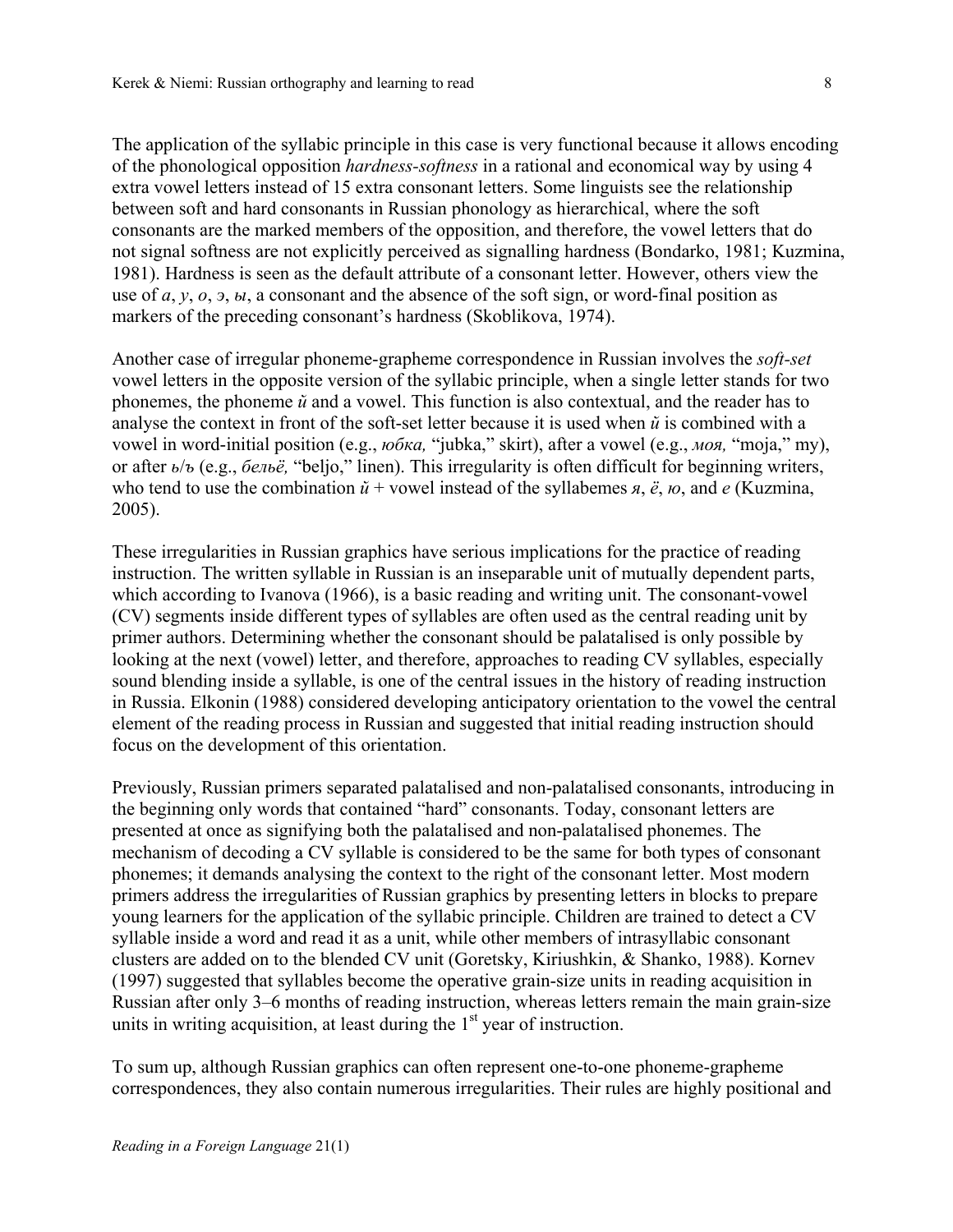far from straightforward. At the same time, they are a sufficiently logical system with a high degree of regularity and predictability.

### *Predictable Irregularities (II): Orthography*

The complexity of phoneme-grapheme correspondences in Russian significantly increases when, on top of the rules of Russian graphics, responsible for reflecting phonemes in their strong positions, the rules of orthography are applied to the phonemes in weak positions and many letters acquire phonemic values that are not defined by the rules of graphics. Rusakova and Ceytlin (1999) found that in a standard Russian text, 70% of graphemes are determined by graphic rules, and 30% by both graphic and orthographic rules.

Russian linguists' decades-long heated debate on the underlying principle of Russian orthography was aimed at deciding which linguistic unit is central for it, phoneme or morpheme. This debate was prompted by differing definitions of what constitutes a phoneme. Phonemically indefinite segments (weak positions) are interpreted in different ways by the Moscow and St. Petersburg phonetic schools, which has a direct impact on their choices of unit of analysis for Russian orthography. Linguists of the Moscow school (Avanesov, 1956; Panov, 1979; Reformatskij, 1955) see positionally alternating phonemic values within the same morpheme as a single unit consisting of a strong phoneme present in the strong position and other weak members of the paradigm, which appear in the positions of neutralization (weak positions). This phonemic row is, according to the Moscow school, reflected in writing through its strongposition representative. While the Moscow school emphasised paradigmatic connections between sounds, the St. Petersburg school adopted a linear approach. St. Petersburg linguists (Bondarko, 1998; Ivanova, 1971; Scherba, 1983**)** do not accept the idea of a phoneme as a complex of strong and weak phonemes and view cases of phonemic indistinctness in weak positions as phonemic alternations. The prevailing mechanism of writing in Russian is supposed to be morphological analogy, aiming at the visual unity of the morpheme.

Both theoretical approaches describe the same phenomenon with the help of different linguistic units and levels of abstraction. The basic idea of the phonemic principle (Moscow school) is that positional alternations of sounds belong to one and the same phoneme, always reproduced in writing by the same letter, whereas the morphemic principle (St. Petersburg school) sees different phonemes alternating within the same morpheme and represented by the same letter to preserve morphological continuity.

Russian linguists disagree on whether cases where graphemes represent phonemes in weak positions are part of regular phoneme-grapheme correspondences and can be seen as some kind of secondary alphabetic values (Gvozdev, 1954; Ivanova, 1971; Osipov, 1970; Scherba, 1983; Selezniova, 1981; Skoblikova, 1974). The primary source of these debates is the regularity of Russian orthography's deviations from transparency. Grigorenko (2003) described writing in Russian as largely morphophonemic and noted a logical, regular structure underlying word alterations that may seem irregular at the surface level. Ivanova (1966) wrote that writing in Russian dissociates from pronunciation, but only at certain points such as morphemic boundaries and the absolute end of the word for consonants and inside the morphemes for vowels.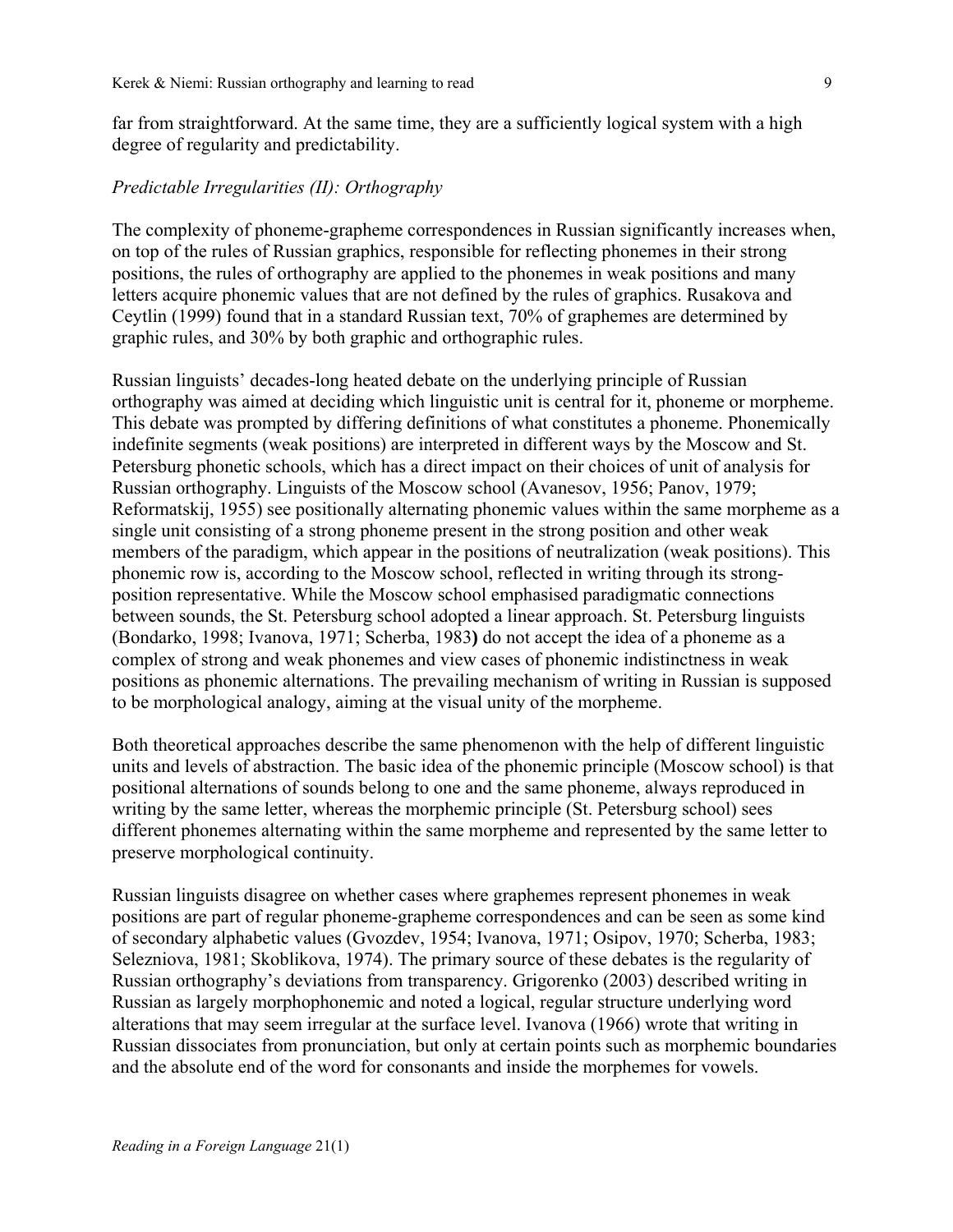### *Unpredictable Irregularities: The Traditional Principle*

Russian orthography, like many others, is not based exclusively on one principle, but rather on a combination of several. According to Liberman (1980, p. 54), "Russian spelling is phonemic to a point, very morphological and largely traditional." Russian linguists disagree on exactly how many principles are at work. Most definitions take into account the regularity of the rules upon which a principle is based (Selezniova, 2004; Zinder, 1987). Predictable irregularities are verifiable; a phoneme in the weak position can be checked by finding a related word with a different stress pattern where the same phoneme is in the strong position, for example, *вода* ("vod'a," water) and *водка* ("v'odka," vodka). If a phoneme in the weak position cannot be related to a phoneme in the strong position, the spelling of the word simply has to be memorised, for example, *собака* ("sobaka," dog), where the phonemic quality of *o* is blurred, and no other word or word form has it in the strong position (under stress). Often, these are words of unclear etymology or loan words from other languages. Sometimes the written form of such a word will adequately represent its phonemes, and sometimes not. These spellings are often grouped together as the *traditional principle*. Ivanova (1977) described the traditional principle as one where phonemes in weak positions are represented by one of the phonologically possible letters. Though the choice of a grapheme is arbitrary, the number of available graphemes is, in fact, limited. Besides, some common consonant clusters in Russian have a pronunciation that traditionally deviates from each consonant's respective representation in writing. Some examples are presented in Table 1.

Words spelled according to the traditional principle are often problematic for beginning writers. However, it is not clear whether the unpredictable nature of orthographic irregularities in the spelling of these words affects their reading in any way.

# **Educational Practice**

Varying definitions of the underlying principles of Russian orthography, even though these definitions are not always stated explicitly, determine to a large extent the structure and the choice of reading instruction materials in Russian schools. Several types of reading and writing programs with supplementary materials, based on different principles and approaches to reading acquisition, are available for use in Russian schools. Most programs are phonics-based, but they differ in their presentation of irregularities of Russian orthography.

Traditionally, most of the reading and writing instruction programs used in Russian schools have been based on the ideas of the St. Petersburg school. Reading instruction in Russia does not deal explicitly with the grapheme-phoneme irregularities on the orthographic level after the basic grapheme-phoneme correspondences and the rules of graphics have been learned. Instead, the rules of Russian orthography are extensively covered during writing lessons and supplemented by training in stress assignment, the blending of phonemes into syllables, morphological analysis, and lexicology (the study of lexical meanings and derivational patterns of words).

Since the 1970s, reading and writing instruction programs of a new type have been created by groups of researchers interested in the ideas of the Moscow school and the possibility of guiding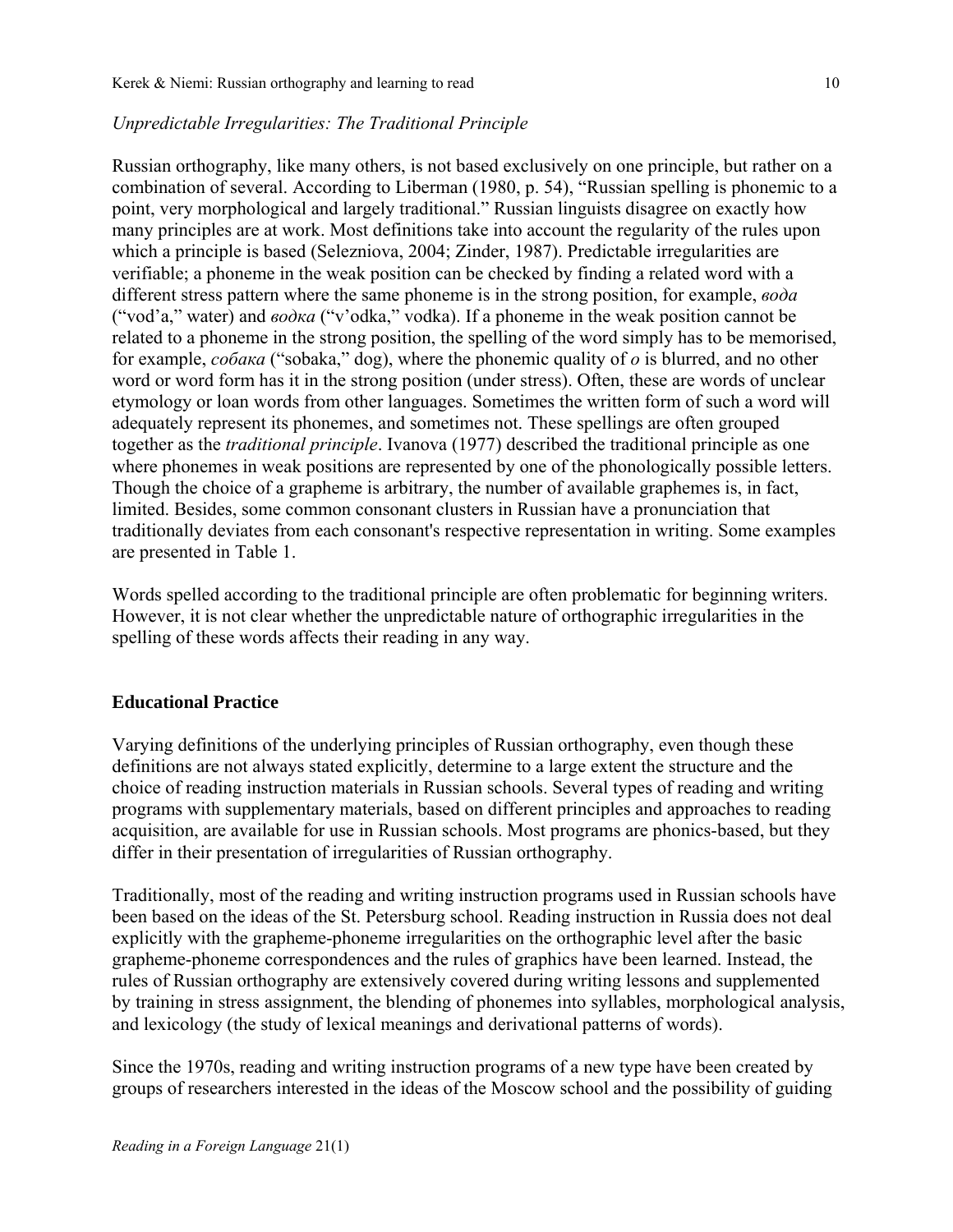students in their discovery of the underlying phonological principles of Russian. Such programs (Elkonin, Tsukerman, & Bugrimenko, 1995; Repkin, Levin, Timchenko, & Zhedek, 1994; Soloveichik, 2008) draw the attention of students to positional changes in phonemes inside words rather than to morphological connections between words. These programs are of an experimental nature and aim at helping students to see the phonology and orthography of Russian as complex but logically organised systems. The spelling exercise shown in Figure 1 demands that the learner make a choice between two possible letters based on the position of the sound that they signify.



**Figure 1.** A spelling exercise from Soloveichik's (2008) textbook *K tainam nashego jazyka* [Towards the mysteries of our language].

According to Share (2008), the predominant emphasis on reading accuracy is the result of the anglocentric focus in reading acquisition research. Goswami (2006) pointed out that for children learning to read in most European languages, the main challenge is to achieve fluency rather than accuracy (see also Wimmer & Mayringer, 2002). Reading instruction in Russian schools is speed-focused and dominated by reading aloud from Grade 1; teachers traditionally measure students' success in reading acquisition twice a year by counting the number of words each child can read per minute. Reading instruction in Russian schools focuses mainly on introducing children to basic phoneme-grapheme correspondences and to blending sounds inside CV syllables, whereby special attention is paid to vowels as the main actors in contextual effects inside CV syllables (Kostromina & Nagayeva, 1999; Omorokova, 1997; Starzhinskaya, 1988). Beginning readers in Russian schools are expected to reach the stage of accurate syllabic reading by the end of the first grade. After a child has achieved the stage of syllabic reading, he or she gets little help from the teacher in reaching complete fluency. At the same time, the demands placed on the beginning readers' fluency at school are quite high, often prompting parents to prepare for the pressures of the school program by teaching children to read prior to school entry. Recently, the educational standards have been changed to include not only the quantity of words read per minute but also reading comprehension.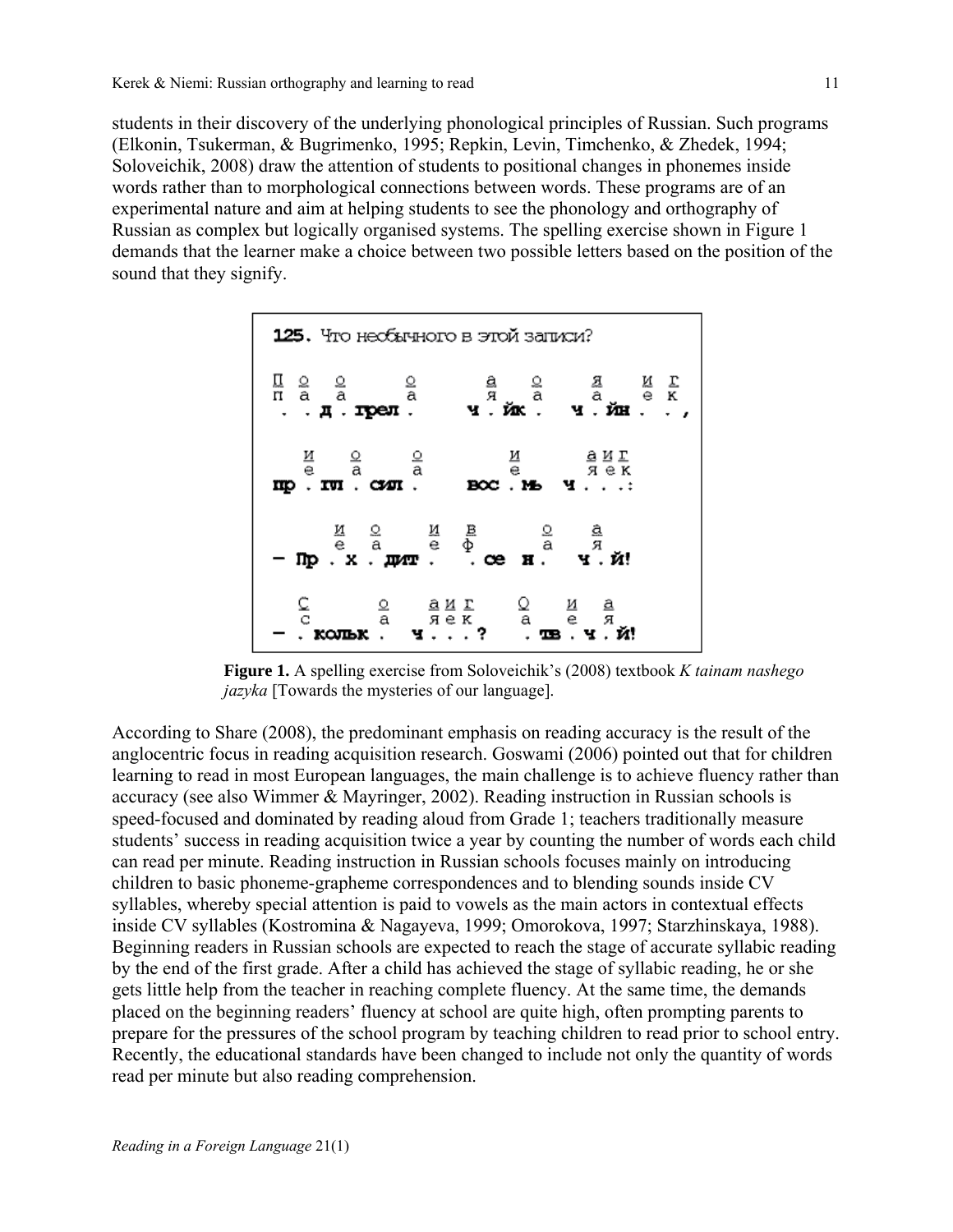#### **Learning to Read Russian: Possible Grain-Size Units**

Share (2008) noted that any orthography in effect can be seen as an attempt to compromise between providing beginners with an efficient self-teaching mechanism and at the same time providing distinctive word- or morpheme-specific visual orthographic configurations needed for automatised skilled word recognition. Orthographies differ in the emphasis they put on different parts of this dual function. Grigorenko (2006, p. 319) wrote that the Russian language is "heaven for experts and hell for novice writers and readers." Indeed, many features of Russian orthography, such as letter-sound patterns with conditional pronunciations, morphemic spellings, and word-specific orthographic patterns, are the same as those described by Elbro (2006) as disruptive for the process of reading acquisition in deeper orthographies.

According to the psycholinguistic grain-size theory (Ziegler & Goswami, 2005, 2006), beginning readers in deeper orthographies develop multiple reading strategies to cope with the irregularities presented by such writing systems. The structure of Russian orthography, which is at the same time both sufficiently complex and quite consistent in its complexity, presupposes the existence of several grain-size units. On the basis of our analysis of Russian orthography as a system and of Russian linguists' ideas about its internal structure, we discuss possible grain-size units for reading in Russian and research questions, which in our opinion are relevant for international reading research and could be explored using Russian-language material. Obviously, this discussion is of a speculative nature, and the suggestions made must be verified by experimental results.

As shown above, Russian linguists from different schools of thought hold conflicting views on the nature of Russian orthography. The most disputed problem in the linguistic theory of Russian orthography, whether its regularised complexities are motivated by morphological or by phonological factors, has relevance for choosing possible grain-size units of reading in Russian. If the description of Russian writing as phonemic-morphological (Selezniova, 1997) is accepted, reading acquisition in Russian should logically at a certain point involve morphemes as grainsize units. If, on the other hand, Russian readers rely on the type of phonemes suggested by the Moscow school, which views the sounds in weak positions as positional variants of the original phoneme in the strong position, the focus might shift from morphemes to Moscow-school type phonemes (i.e., abstract phoneme-sized units, which can be read in different ways depending on their positions in words). Decoding in this case proceeds in a relatively linear way as the reader copes with cases of phonemic indistinctness (weak positions) without needing to access the morpheme inside of which this phoneme is read. At the same time, different types of literacyrelated processes and tasks may require different types of grain-size units.

Bogomazov (2005) came up with a hypothesis, supported by experimental data, which can be considered an elegant compromise between the conflicting views on the nature of Russian orthography and the phonological units it encodes. Bogomazov suggested that Russian children gradually develop a two-level phonological system, starting with phonemes of the St. Petersburg school, which mainly serve the processes of speech perception (and reading), and then adding a more abstract level of Moscow-school phonemes, which are used in speech production (and writing). Bogomazov noted that the development of Moscow-school phonemes occurs primarily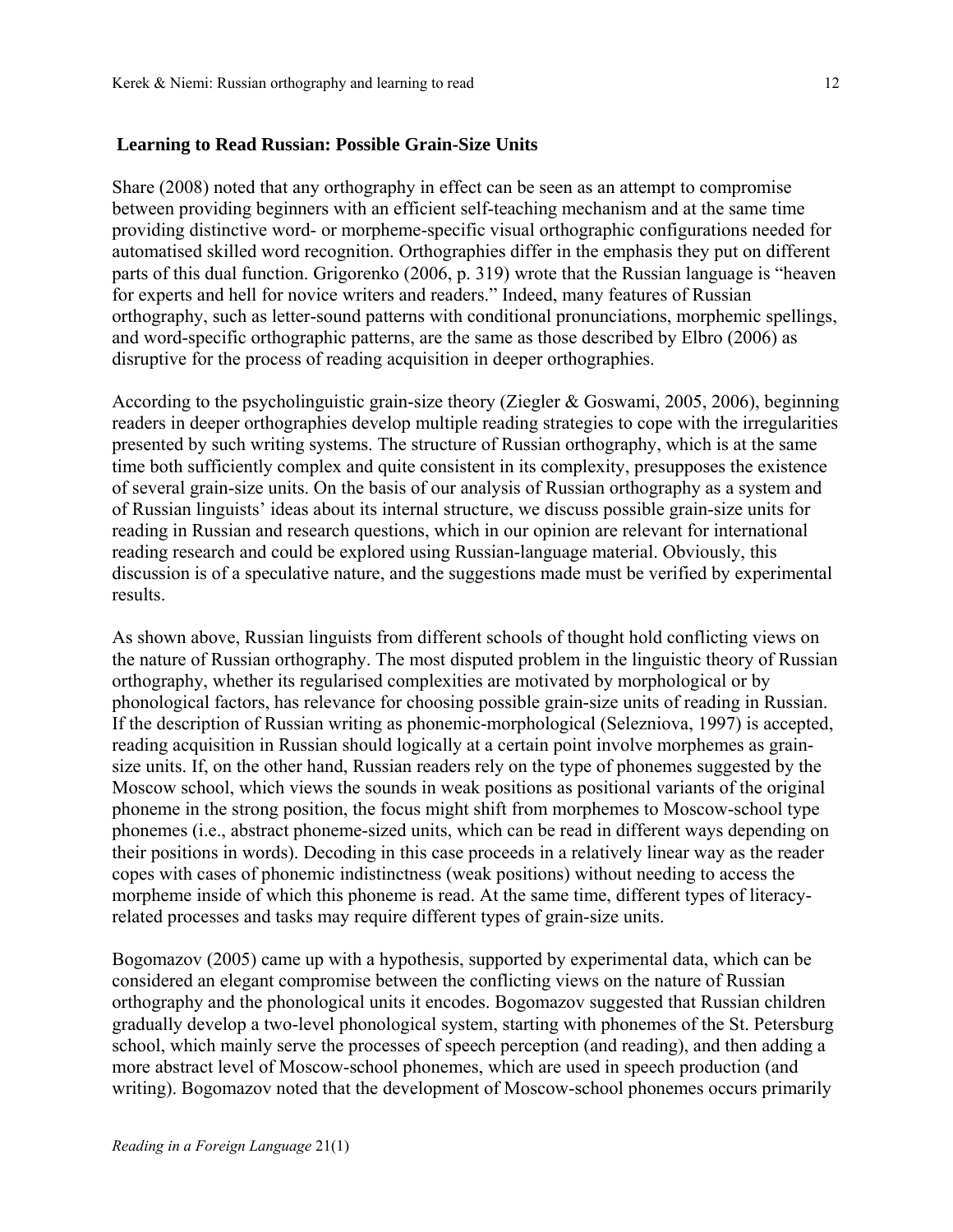inside the consonant system, responsible for expressing lexical meanings, while vowels mainly serve to produce grammatical forms. If a morpheme is located in the prestressed part of the word, as is often the case with morphemes carrying lexical meaning in Russian, the formation of Moscow-school-type phonemes in this part of the word occurs more rapidly. In terms of reading acquisition, the implication of this theory is that beginning readers of Russian rely on graphemephoneme correspondences, whereas skilled readers often use morphemes as grain-size reading units. Bogomazov noted that adult foreigners learning to read and write in Russian might in some cases develop a two-level phonological system in reverse because they are primarily influenced by the written variant of Russian, so they tend to pronounce Russian words the way they are written, without applying the required phonetic modifications.

There is yet another candidate for the role of a larger grain-size unit in Russian. Besides basic phonemic recoding, reading in Russian requires constant attention to the intrasyllabic structure because the quality of the consonant phoneme depends on the following vowel letter. The CV syllable in Russian orthography is an especially tightly cohesive unit, and most reading instruction programs include special exercises aimed at promoting syllabic reading. While positionality is a structural feature in Russian graphics, and the syllabic principle is entirely based on syntagmatic relations, the morphological principle emphasises the vertical, paradigmatic connections. How the skill of using and coordinating these two operational units is acquired and developed has not been investigated experimentally. This dual task might require considerable attentional resources and complicate the process of reading skill automatisation. The processing costs of attending in parallel to different grain-size units (phoneme, syllable, and morpheme) can be expected at different points of reading acquisition in Russian.

Still, some Russian linguists disagree with the traditional division of the Russian system of writing into graphics and orthography. Kuzmina (1981) of the Moscow school argued that writing in Russian does not presuppose consecutive stages where the rules of graphics are applied first, and then the initial draft is corrected according to the rules of orthography. The process has one stage, taking into account two types of conditions for the choice of grapheme: phonological (graphic) and morphological (orthographic). Linguists of the St. Petersburg school do not accept that the division between graphics and orthography presupposes dual coding. Selezniova (1981) noted that a distinction should be made between the acquisition of rules, which is indeed done in two stages, and their application, which is a unitary process. Kuzmina (2005) studied beginning writers' errors and concluded that spontaneous acquisition of rules of graphics and orthography does not occur in a linear sequence. After the initial stage, when children only use one-to-one phoneme-grapheme correspondences, graphic and orthographic rules seem to be acquired in parallel. A presentation of all of the principles applicable to written Russian can be found in Table 5.

Lexical stress is another important aspect of Russian phonology that might influence the development of reading strategies in Russian. Stress patterns in Russian words vary greatly, and stress assignment is vital for reconstructing the spoken form of the written word. In particular, the place of stress determines the type of position (strong or weak) of the vowel phonemes in a word. On the other hand, stress dependencies in multisyllabic words span over several syllables, and therefore, the place of stress in a word cannot be determined by looking at a part. This is a bit like the chicken-and-egg problem: you cannot read the word accurately unless you know the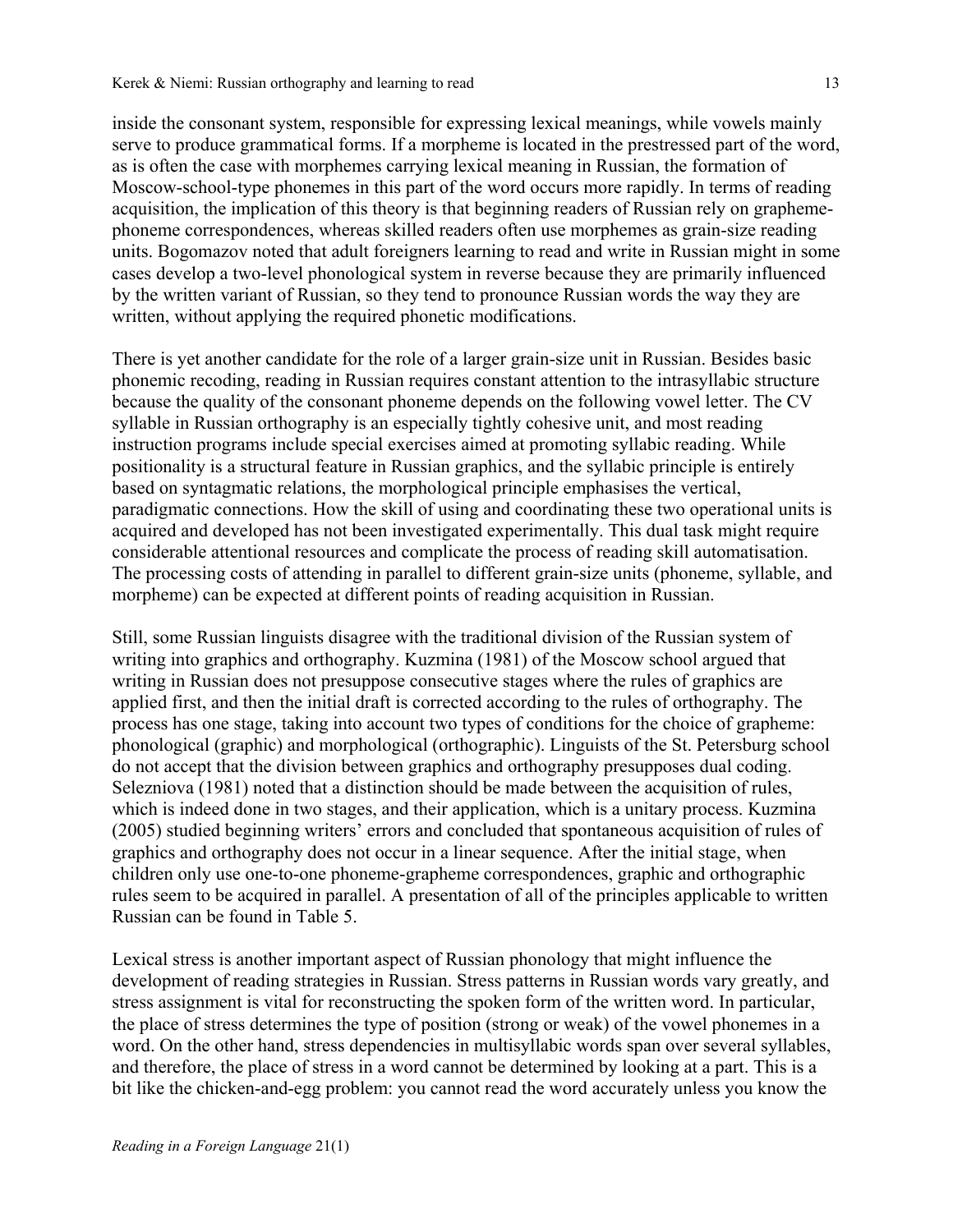stress pattern, but you cannot know the stress pattern unless you read the word. That is why in Russian primers and other books for beginning readers, stress is marked by a special diacritic ( ́) above the stressed vowel. However, because stress in Russian is often located far from a word's beginning, finding the stressed syllable is not effortless for beginning readers.

| Table 5. The most important principles of the Russian writing system |                                                                                                                                      |                                                                                      |  |  |
|----------------------------------------------------------------------|--------------------------------------------------------------------------------------------------------------------------------------|--------------------------------------------------------------------------------------|--|--|
| Level                                                                | Regularity                                                                                                                           | Irregularity                                                                         |  |  |
| Phonemic <sup>a</sup>                                                | 1:1 phoneme-grapheme correspondences                                                                                                 | N <sub>0</sub>                                                                       |  |  |
| Syllabic                                                             | Vowels or softness-hardness markers<br>determine the softness-hardness of the<br>preceding consonant; some letters are<br>syllabemes | Exceptions: ж, ш, ч, щ, ц, й                                                         |  |  |
| Morphological-<br>phonemic <sup>b</sup> principle                    | Preserves the unity of morphemes and<br>represents a phoneme in a weak position                                                      | Morphemes and phonemes in<br>positions that have no other<br>verifiable counterparts |  |  |
| Traditional<br>(vocabulary words)                                    | Words are spelled in a way that does not<br>follow any of the above principles                                                       | Item-based irregularity                                                              |  |  |

Table 5. *The most important principles of the Russian writing system*

Note. <sup>a</sup>St. Petersburg school phonemes or Moscow school phonemes in strong positions. <sup>b</sup>Moscow school phonemes in weak positions for which there are counterparts in strong positions.

#### **Skilled Reading in Russian: Possible Grain-Size Units**

Ziegler and Goswami (2005) argued that reading development is a continuum stretching well into adulthood, with skilled reading bearing developmental footprints of the constraints imposed by the orthographic system. From this point of view, an analysis of language-specific features of the Russian orthography may help in defining processing strategies that skilled readers in Russian might use. According to the minimality principle postulated by Frost (1998), in word recognition, skilled readers initially rely on minimal phonological representation, where prosodic information and segments containing phonological ambiguity are not available prior to lexical access and can be activated later. What kind of minimal representation, sufficient for lexical access, can be produced by skilled readers without knowing the place of stress in a word in Russian? Because knowing the place of stress is affected primarily by the reader's knowledge of the quality of vowel phonemes, their representation in the initial phase of word recognition cannot be complete. At the same time, vowel letters in Russian are involved together with soft and hard signs in contextual effects, signalling the softness-hardness of the preceding consonant. Therefore, they cannot be completely absent from the initial phonological representation, unless we suppose that information about consonant softness-hardness is not important at this stage. In Russian linguistic theory, soft and hard consonants are considered to be separate phonemes; consequently, some information about the vowel letter or the soft or hard sign following the consonant is plausibly present in this preliminary phonological representation. This might be very general, such as letters signalling softness (or hardness). Voicedness is one more characteristic of consonant phonemes, which depends on the quality of the preceding or following phoneme. The reader needs to know if the following phoneme is a vowel and if the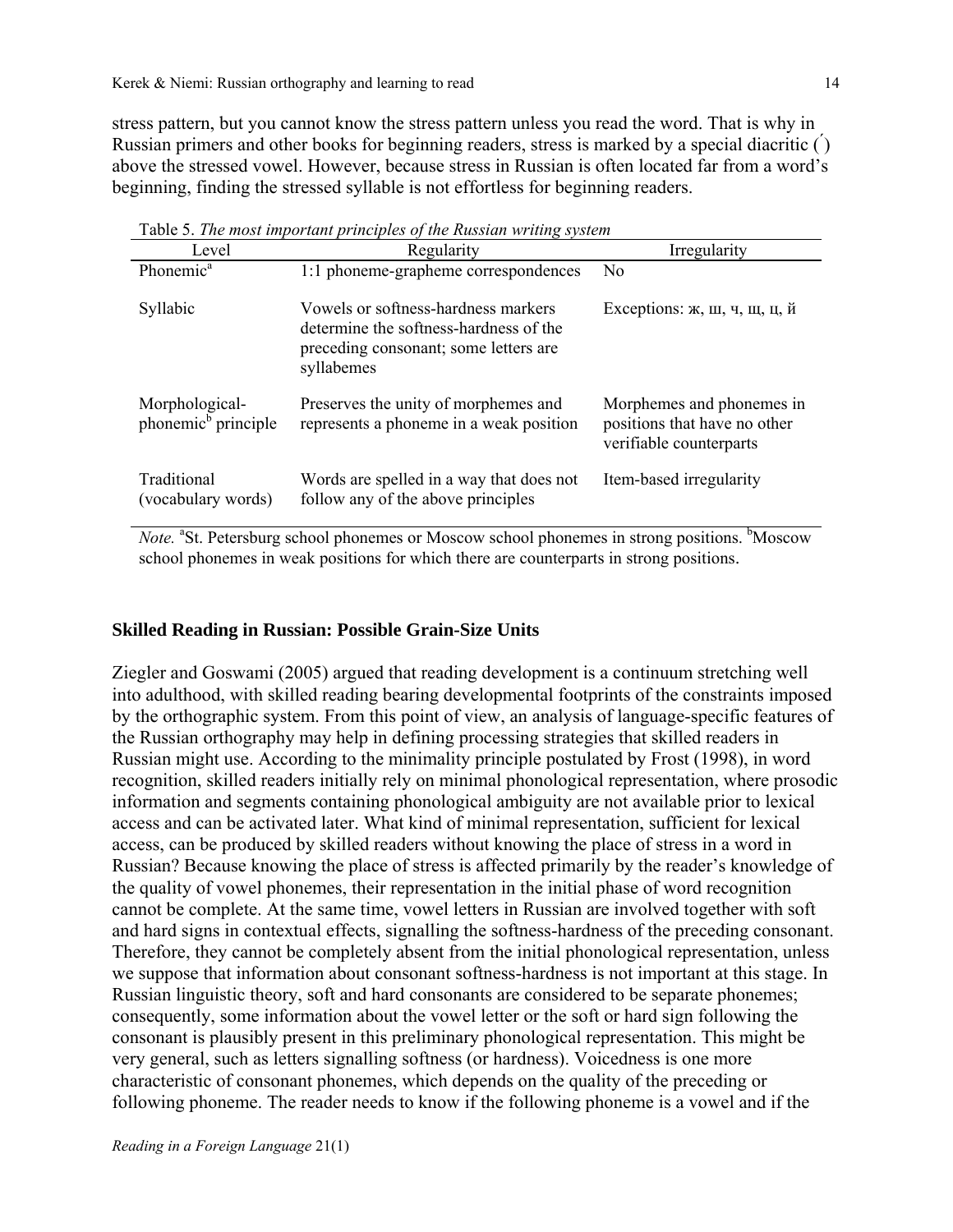preceding or the following consonant is voiced or voiceless. This information should probably also be present in the unspecified representation.

Initial representations for skilled readers in Russian can thus take the form of syllables or morphemes with unspecified phonemic values for those consonant and vowel letters that do not represent the phonemes in the spoken form of the word. These values can be assigned after lexical access has occurred and information about lexical stress has become available. Skilled readers in Russian, just like skilled writers, might then apply the Moscow type of phonemes (phonemic rows) in the prelexical access stage and specify the phonemic values for phonemically indistinct word segments at a later stage of reading recognition on the basis of the information about strong and weak positions derive from stress assignment. This concerns primarily the vowel phonemes, because, as shown above, the identity of the consonantal skeleton of the word can be more or less defined already in the initial representations. Frost (1998) described his own experiments in Hebrew and of his colleagues in English (Berent & Perfetti, 1995), which showed that initial unspecified representations at the prelexical access stage in these languages have a consonantal basis, where the vowel information is supplied in the second cycle of processing. The same might be true for skilled reading in Russian. In Russian, consonants are more informative than vowels (Bogomazov, 2001; Silchenkova, 2002); for example, vowels are the first to be omitted when words are shortened. However, the strong degree of positionality inherent in Russian orthography makes extracting at least some information about the vowel letters indispensable even for skilled readers.

Note that word recognition processes in silent reading and reading aloud are not identical (Frost, 1998; Share, 2008). In particular, while for silent reading, minimal preliminary phonological information might suffice, reading aloud demands well-specified phonological representations. Consequently, grain-size units for reading aloud and silent reading might also be different. Reading aloud demands much more detailed representations for vowels and precise and welltimed assignment of stress.

# **Conclusion**

In the present review, the Russian writing system has been described as a complex yet sufficiently consistent system that presents a beginning reader with several levels of complexity and consistency to cope with. Other researchers who have written on the topic share this viewpoint (Grigorenko, 2006; Liberman, 1980). In this article, the writing system has been examined from the point of view of possible grain-size units involved in both beginning and skilled reading in Russian. This approach has been prompted by recent suggestions of Ziegler and Goswami (2005, 2006) that differences in orthographic systems result in differences in reading strategies developed by beginning readers. The discussion of principles of writing in Russian and the controversies related to their definitions highlight the possibility of multiple grain-size units not only in writing, which is widely acknowledged, but also in reading.

A detailed analysis of the phonological and morphological structure of Russian words serves as a basis for a prognosis of the possible complexities of learning to read in Russian. Such specific traits of Russian phonology as differentiation between soft and hard consonants, which is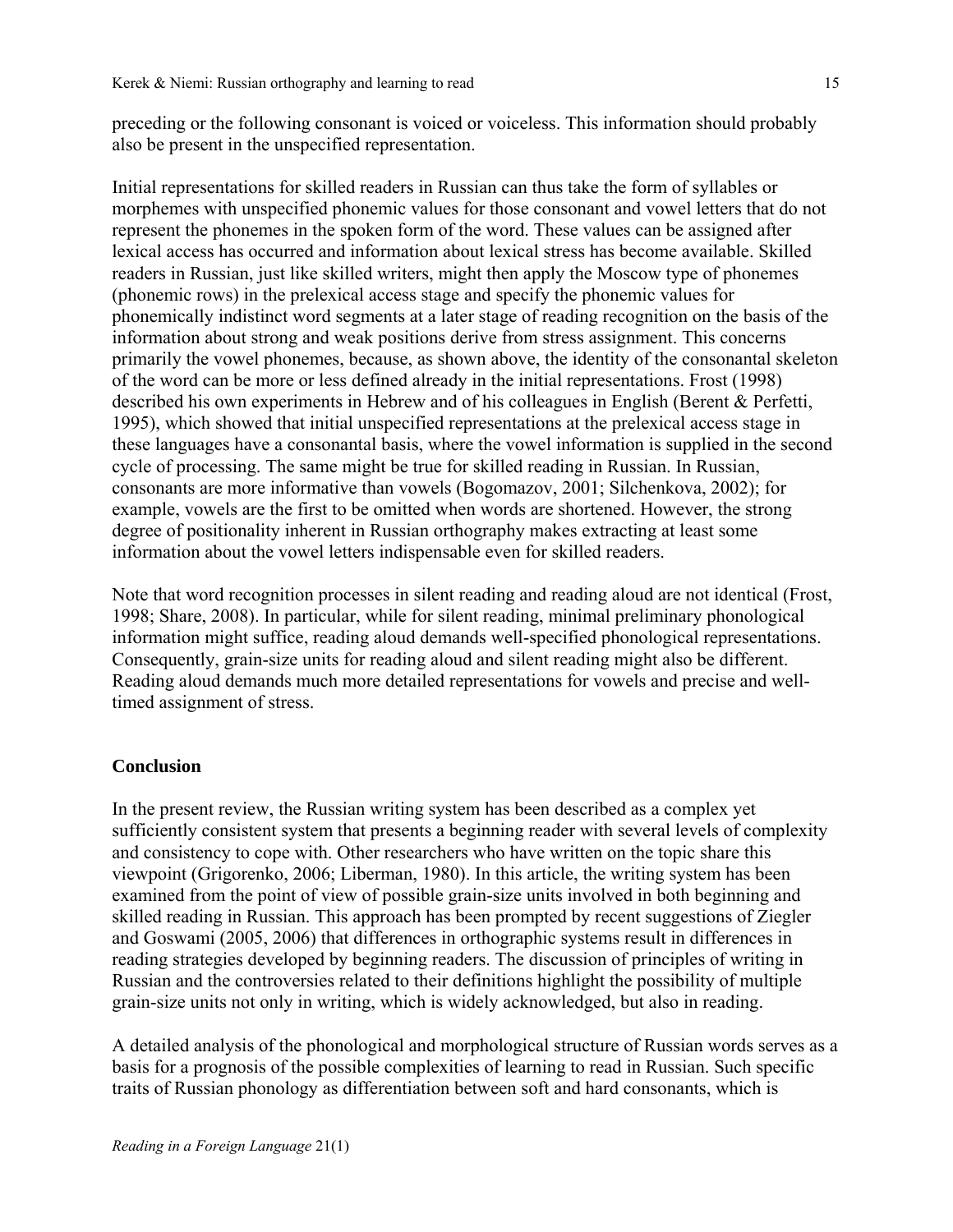signalled in writing by the following letter, demand special attention and long-term strategic training in blending syllable components by beginning readers. The fact that Russian phonotactics allows complex onsets does not make this task any easier. Morphemic (phonemic, according to the Moscow school) continuity in written Russian demands well-developed morphological awareness. However, analyzing a Russian word into its constituent morphemes is often difficult because of wide-spread morphemic fusion. The development of morphological awareness is also hampered by suprasegmental features such as the extreme variability of Russian stress patterns and the fact that distinctiveness in the pronunciation of different parts of Russian words is dependent on their positions in relation to the stressed syllable. Phonetic modifications in the quality of Russian consonants also prevent a Russian speaker from retaining an image of a morpheme as a distinct perceptive unit.

In many ways the difficulties that beginning readers in Russian encounter might be similar to the ones outlined for Danish learners by Elbro (2006), for example, letter-sound patterns with conditional pronunciations (syllables), spellings based on morphemic orthographic knowledge, and word-specific orthographic patterns (traditional spellings). Danish is one of the deeper European orthographies, and its complexities slow down the process of reading acquisition, as shown by Seymour, Aro, and Erskine (2003). However, the comparable degree of complexity in Russian does not necessarily mean that it will bring about the same results as in Danish. The reason for this optimism is the predictability of many irregularities in written Russian words. Coping with complexities, of course, demands more training, but because many of them obey certain rules, eventually mastering them could bring about a qualitative change in reading strategies and an emergence of multiple grain-size units, which beginning readers learn to rely on. These hypothetical suggestions should, of course, be verified experimentally.

Some topical research questions concerning reading acquisition in Russian are the following. How does the high variability in the phonological and morphological structure of Russian lexical items influence learning to read in this language? How do the irregularities of the Russian writing system influence reading acquisition? How are reading accuracy and fluency in Russian related to the complexities of Russian orthography? What is the developmental progression in terms of grain-size units in reading aloud? How is the lack of congruency between syllables and morphemes in the structure of Russian words resolved at different stages of reading acquisition? Future studies could explore these issues.

An investigation of the process of reading in Russian should include lexical items of different complexity levels, for example, the ones containing and not containing different types of irregularities. A longitudinal study could reveal the dynamics of the development of reading skills and the changes in the influence of the item complexity on the rate of progress in reading acquisition.

The possible grain-size units in skilled reading in Russian, discussed above, might serve as a basis for silent reading—the most common reading activity for advanced readers. Researchers concerned with skilled reading might be interested in answering the following questions. What is the prevailing mechanism of skilled reading aloud in Russian? Is it a process occurring in several stages, involving the build-up of well-specified phonological representations on top of the initial minimal ones? If so, what do these minimal phonological representations look like? Does skilled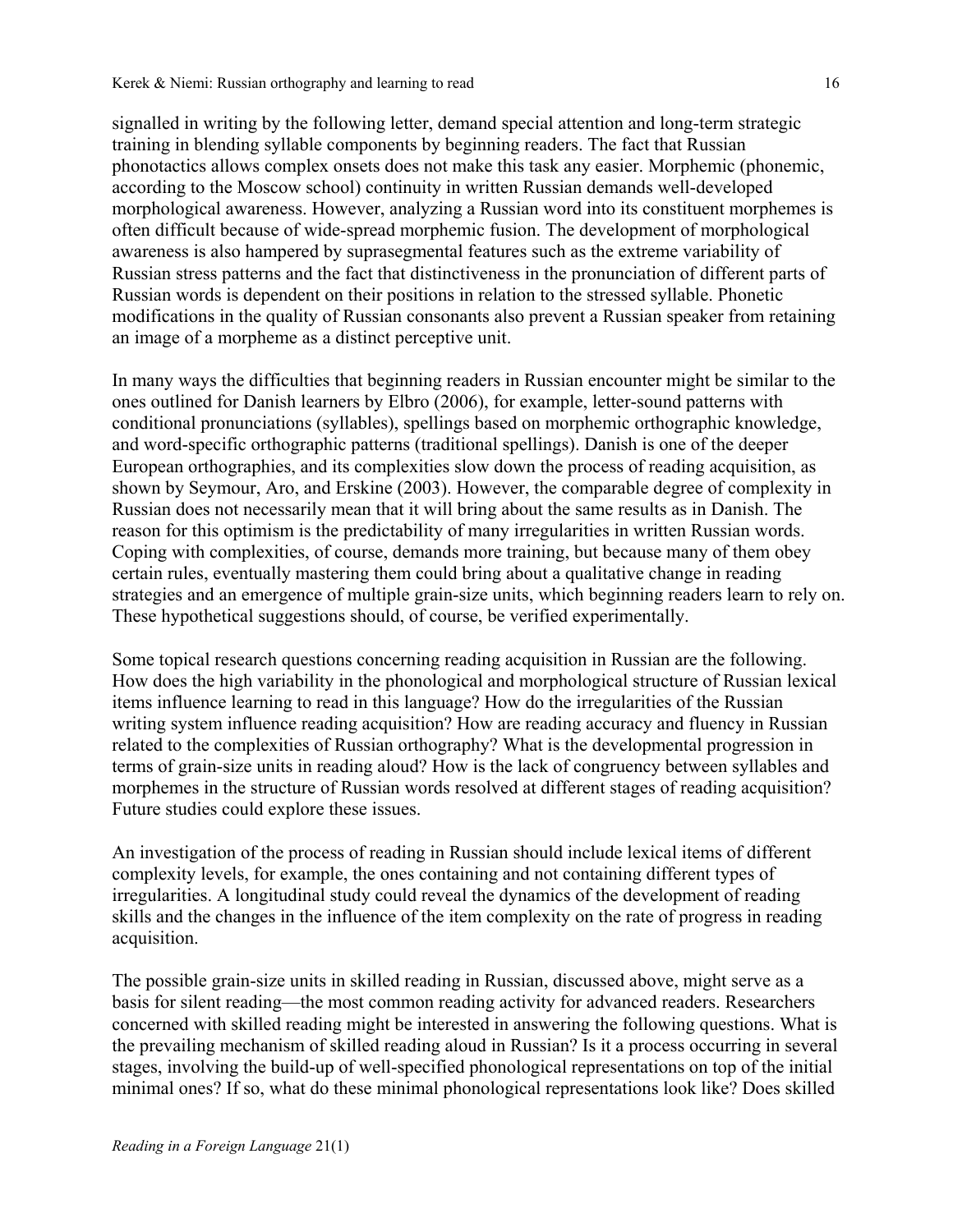reading involve dissecting syllables or morphemes as larger grain-size units? What are the developmental footprints of the language-specific traits of Russian orthography in the reading strategies of skilled readers of Russian? The answers to these complex questions could inform reading instruction in Russian.

Finding out what grain-size units are operative at different stages of reading acquisition and for different types of reading activity in Russian will help to develop effective instruction methods for achieving reading accuracy and fluency and setting balanced reading proficiency norms for Russian primary school students. Moreover, investigating the development of reading skills in Russian will contribute to cross-linguistic reading research in answering questions about the relationship between the regularity of an orthography and predictability of its complexities and progress in reading acquisition.

### **Acknowledgments**

This research was supported by grant No. 53432 from the Research Council for Culture and Society, Academy of Finland, to Pekka Niemi. We thank the anonymous reviewers for their helpful comments and suggestions.

# **Note**

1. In all examples from Russian, the word within quotation marks is not a phonetic transcription of the actual pronunciation of the Russian word, but the representation of the word spelled with Latin letters, unless specifically mentioned otherwise.

# **References**

- Avanesov, R. I. (1956). *Fonetika sovremennogo russkogo literaturnogo jazyka* [The phonetics of modern literary Russian language]. Moscow: Prosveshchenije.
- Baudouin de Courtenay, I. A. (1963). *Izbrannye trudy po obshemu jazykoznaniju* [Selected works on general linguistics]. Moscow: USSR Academy of Sciences.
- Berent, L., & Perfetti, C. A. (1995). A rose is a REEZ: The two-cycles model of phonology assembly in reading English. *Psychological Review*, *102*, 146–184.
- Bogomazov, G. M. (2001). *Sovremennyj russkij jazyk. Fonetika* [Modern Russian language. Phonetics]. Мoscow: Vlados.
- Bogomazov, G. M. (2005). *Vozrastnaja fonologia. Dvuhurovnevaja fonologicheskaja sistema i jejo rol' v formirovanii chutija jazyka i gramotnosti uchashihsa 1–6 klassov* [Age phonology. A two-level phonological system and its role in the development of phonological awareness and literacy for students of grades 1–6]. Moscow: Moscow State Pedagogical Institute.
- Bondarko, L. V. (1981). *Foneticheskoje opisanije jazyka i fonologicheskoje opisanije rechi*  [Phonetical description of language and phonological description of speech]. Leningrad, Russia: Leningrad University.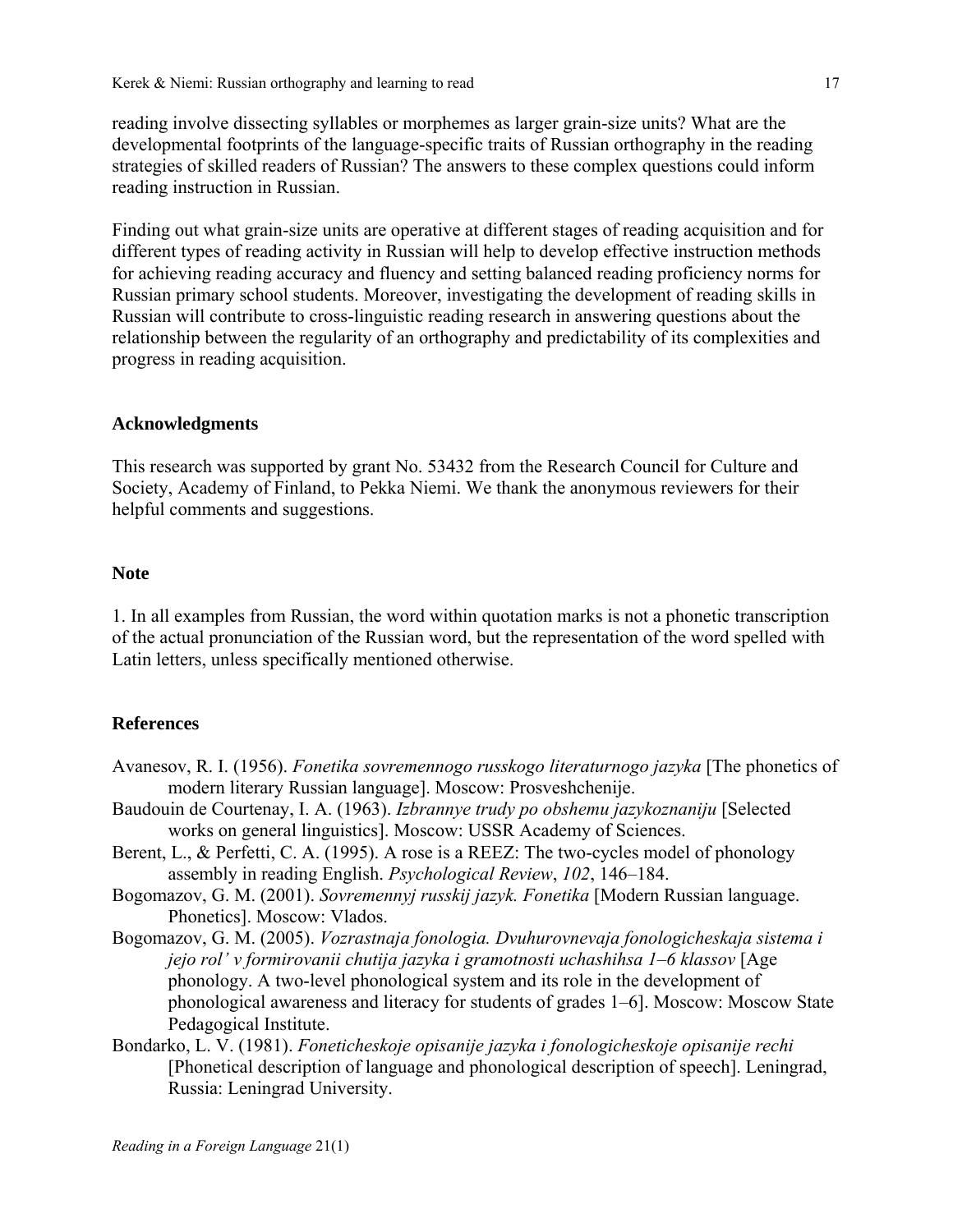- Bondarko, L. V. (1998). *Fonetika sovremennnogo russkogo jazyka* [Phonetics of modern Russian language]. St. Petersburg, Russia: St. Petersburg University.
- Bruck, M., Genesee, F., & Caravolas, M. (1997). A cross-linguistic study of early literacy acquisition. In B. A. Blachman (Ed.), *Foundations of reading acquisition and dyslexia* (pp. 145–162). Hillsdale, NJ: Erlbaum.
- Ceytlin, S. N. (2000). *Jazyk i rebenok: Lingvistika detskoj rechi* [Language and child: Linguistics of child language]. Moscow: Vlados.
- Comeau, L., Cormier, P., Grandmaison, E., & Lacroix, D. (1999). A longitudinal study of phonological processing skills in children learning to read in a second language. *Journal of Educational Psychology*, *91*, 29–43.
- Cossu, G., Shankweiler, D., Liberman, I., Katz, L., & Tola, G. (1988). Awareness of phonological segments and reading ability in Italian children. *Applied Psycholinguistics*, *9*, 1–16.
- Durgunoglu, A.Y. (1997). Reading in two languages. In A. M. B. de Groot & J. F. Kroll (Eds.), *Tutorials in bilingualism: Psycholinguistic perspectives* (pp. 255–276). Hillsdale, NJ: Erlbaum.
- Elbro, C. (2006). Literacy acquisition in Danish: A deep orthography in cross-linguistic light. In M. Malatesha Joshi & P. G. Aaron (Eds.), *Handbook of orthography and literacy* (pp. 31–45). Mahwah, NJ: Lawrence Erlbaum Associates.
- Elbro, C., Borstrøm I. B., & Petersen D. K. (1998). Predicting dyslexia from kindergarten: The importance of distinctness of phonological representations of lexical items. *Reading Research Quarterly*, *33*, 36–60.
- Elbro, C., & Pallesen, B. R. (2002). The quality of phonological representations and phonological awareness: A causal link. In L. Verhoeven, C. Elbro, & P. Reitsma (Eds.), *Precursors of functional literacy* (pp. 17–32). Amsterdam: John Benjamins.
- Elkonin, D. B. (1988). How to teach children to read. In J. A. Downing (Ed.), *Cognitive psychology and reading in the USSR: Advances in psychology*, *49* (pp. 387–426). Amsterdam: North-Holland.
- Elkonin, D. B., Tsukerman, G. A., & Bugrimenko, E. A. (1995). *Bukvarj* [Primer]. Moscow: Prosveshchenije.
- Frost, R. (1998). Toward a strong phonological theory of visual word recognition: True issues and false trails. *Psychological Bulletin*, *123*, 71–99.
- Goretsky, V. G., Kiriushkin, V. G., & Shanko, A. F. (1988). *Uroki obuchenia gramote* [Literacy lessons]. Moscow: Prosveshchenije.
- Goswami, U. (2006). [Review of the book *The science of reading: A handbook*]. *European Psychologist*, *11*, 157–158.
- Grigorenko, E. L. (2003). The difficulty of mastering reading and spelling in Russian. In N. Goulandris. (Ed.), *Dyslexia in different languages: Cross-linguistic comparisons* (pp. 92– 111). London: Whurr Publishers.
- Grigorenko, E. L. (2006). If John were Ivan, would he fail in reading? In M. Malatesha Joshi & P. G. Aaron (Eds.), *Handbook of orthography and literacy* (pp. 303–320). Mahwah, NJ: Lawrence Erlbaum Associates.
- Gvozdev, A. N. (1954). *Osnovy russkoj orfografii* [Basics of Russian orthography]. Moscow: Uchpedgiz.
- Inshakova, O. (2004). Problems of dyslexia in Russian. In I. Smythe, J. Everatt, & R. Salter (Eds.), *International book of dyslexia: A cross-language comparison and practice guide*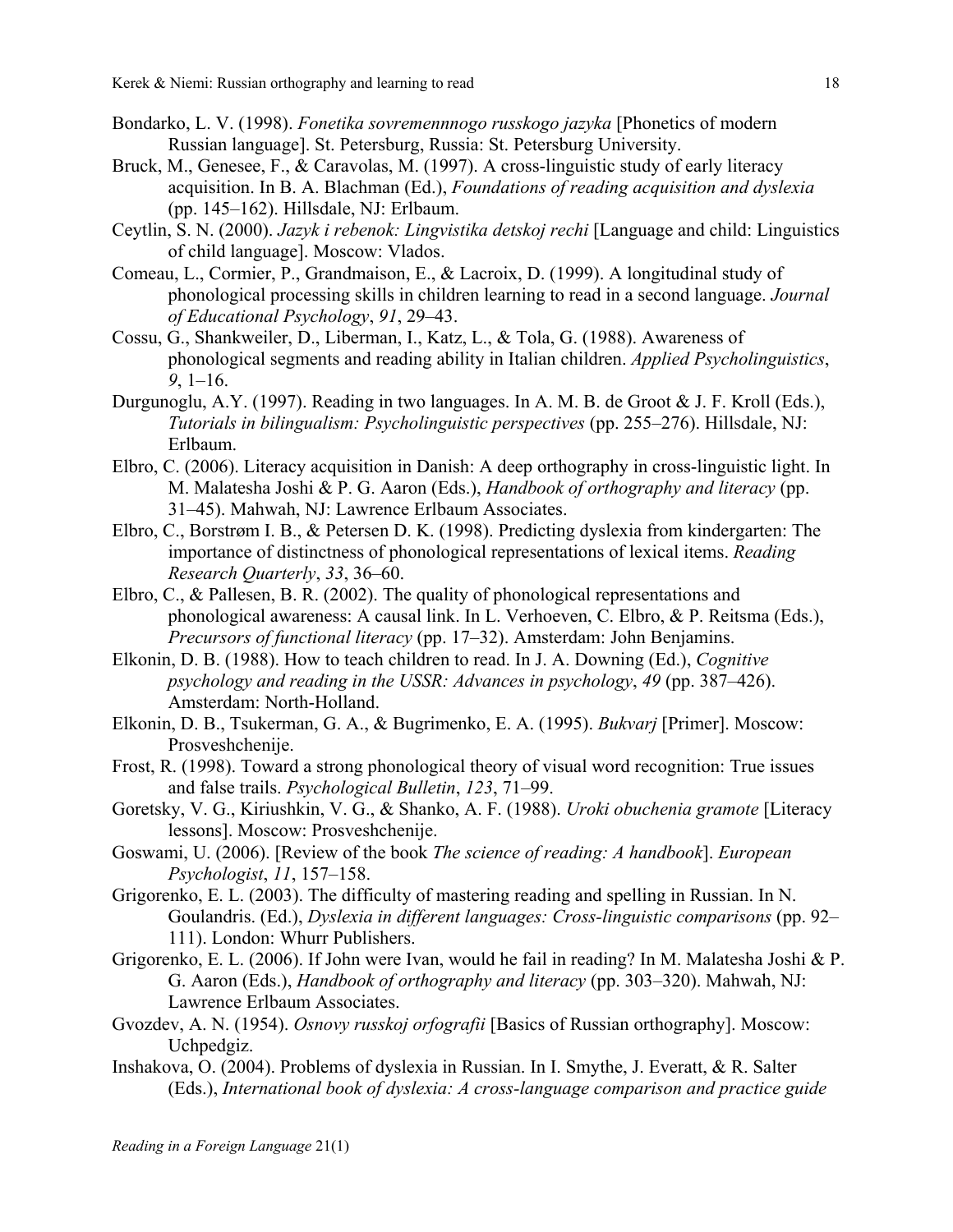Kerek & Niemi: Russian orthography and learning to read 19

(pp. 173–178). London: John Wiley  $&$  Sons.

- Ivanova, V. F. (1966). *Sovremennyj russkij jazyk. Grafika i orfografija* [Modern Russian language. Graphics and orthography]. Moscow: Prosveshchenije.
- Ivanova, V. F. (1971). *Teoreticheskije osnovy russkoj orfografii. ADD* [Theoretical basics of Russian orthography. Summary of doctoral dissertation]. Leningrad, Russia: Leningrad University.
- Ivanova, V. F. (1977). *Princypy russkoj orfografii* [Principles of Russian orthography]. Leningrad, Russia: Leningrad University.
- Kornev, A. N. (1997). *O kognitivnyh aspektah usvojenia pis'ma det'mi*. [About cognitive aspects of writing acquisition by children]. In S. N. Ceytlin (Ed.), *Problemy detskoj rechi—1997*  [Problems of child language—1997] (pp. 25–27). St. Petersburg, Russia: Herzen Pedagogical University.
- Kostromina, S. N., & Nagayeva, L. G. (1999). *Kak preodolet' trudnosti v obuchenii chteniju* [How to overcome difficulties in reading instruction]. Moscow: OS'-89.
- Kuzmina, S. M. (1981). *Teorija russkoj orfografii* [Theory of Russian orthography]. Moscow: Nauka.
- Kuzmina, T. V. (2005). *Funkcional'nyj analiz fonemno-grafemnyh sootvetstvij v pismennoj rechi*  detej: na materiale soglasnyh. Kandidatskaja dissertacija [Functional analysis of phoneme–grapheme correspondences in children's written speech: Based on consonant material]. Unpublished doctoral dissertation, Hertzen Pedagogical University, St. Petersburg, Russia.
- Lalayeva, R. I., & Venediktova, L. V. (2001). *Diagnostika i korrekcija narushenij chtenija i pis'ma u mladshih shkolnikov* [Diagnosis and treatment of younger school-aged children's reading and writing difficulties]. St. Petersburg, Russia: Sojuz.
- Lepskaya, N. I. (1987). *O "sterzhnevoj" i "periferijnoj" chastiah slova (na materiale detskoj rechi). Detskaja rech kak predmet lingvisticheskogo izuchenija* [About the "kernel" and the "peripheral" word parts (on child language material). Child language as the subject of linguistic exploration]. Moscow: Moscow University.
- Liberman, A. (1980). Orthography and phonemics in present-day Russian. In J. Kavanagh & R. Venezky (Eds.), *Orthography, reading and dyslexia* (pp. 51–55). Baltimore, MD: University Park Press.
- Moiseev, A. I. (1987). *Zvuki i bukvy, bukvy i cyfry* [Sounds and letters, letters and numbers]. Moscow: Prosveshchenije**.**
- Omorokova, М. I. (1997). *Sovershenstvovanie chtenia mladshih shkol'nikov* [Improvement of younger school-age children's reading]. Мoscow: ARCTI.
- Osipov, B. I. (1970). *Grafiko-orfograficheskij analiz teksta* [Graphic-orthographic text analysis]. Barnaul, Russia: Barnaul University.
- Panov, M. V. (1979). *Sovremennyj russkij jazyk. Fonetika* [Modern Russian language. Phonetics]. Moscow: Vysshaja shkola.
- Pavlova, N. P. (2000). *Sposoby peredachi zvuchashchej rechi na pis'me det'mi-doshkol'nikami (lingvisticheskij mechanism). AKD* [Ways of representing speech in writing by preschool children (the linguistic mechanism). Summary of PhD dissertation]. Cherepovets, Russia: Cherepovets University.
- Rayner, K. (1986). Eye movements and the perceptual span in beginning and skilled readers. *Journal of Experimental Child Psychology*, *41*, 211–236.
- Reformatskij, A. A. (1955). *Vvedenije v jazykoznanije* [Introduction to linguistics]. Moscow: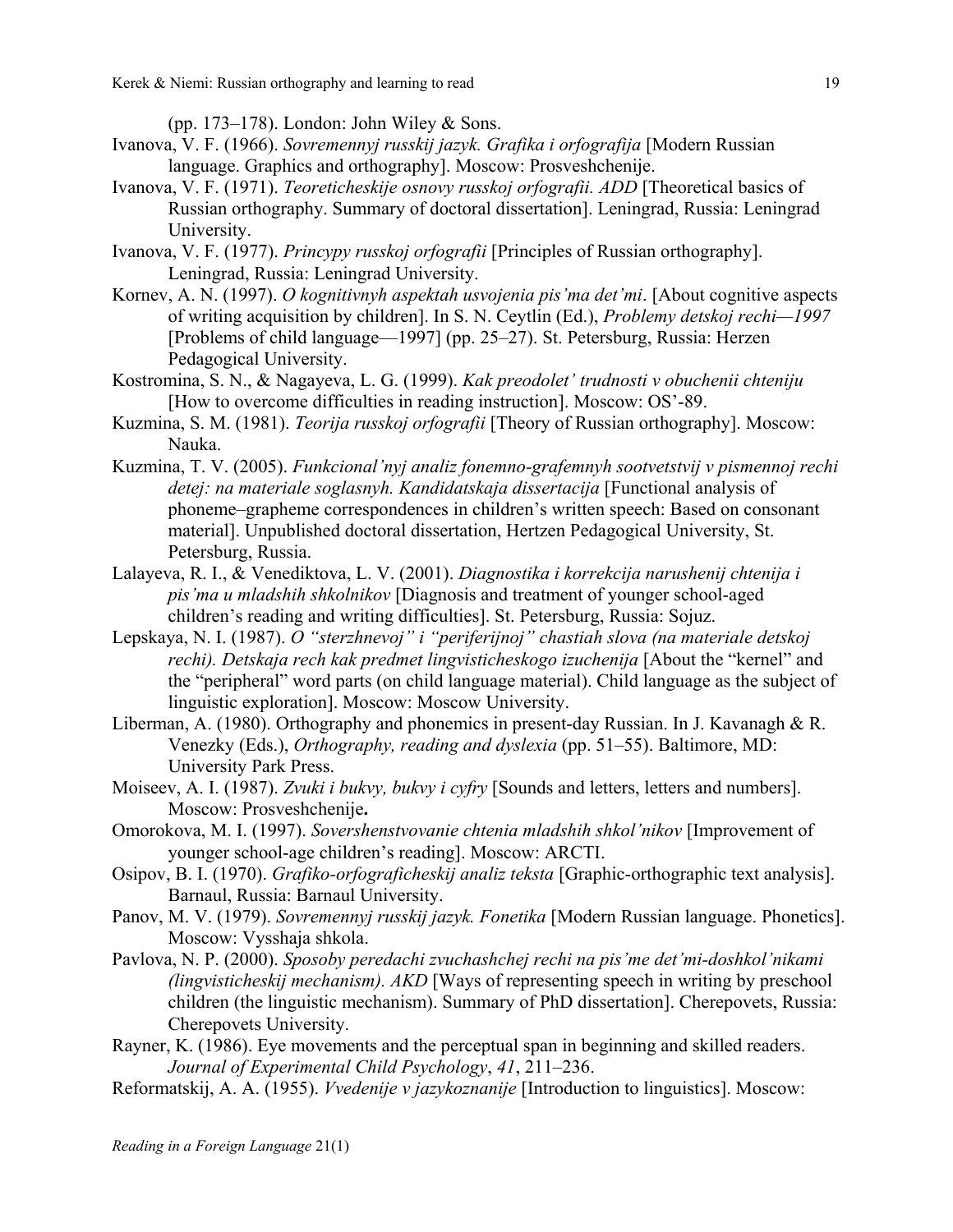Uchpedgiz.

- Repkin, V. V., Levin, V. A., Timchenko, L. I., & Zhedek, P. S. (1994). Bukvar' [Primer]. St. Petersburg, Russia: Ariadna.
- Rusakova, M. V., & Ceytlin, S. N. (1999). On strategies of Russian spelling processing and acquisition. In I. Austad & E. T. Lyssand (Eds.), *Literacy—Challenges for the new millennium. Selected papers of the 11<sup>th</sup> European Conference on Reading* (pp. 151–160). Stavanger, Norway: Norwegian Reading Association.
- Scherba, L. V. (1983). *Teorija russkogo pi'sma* [Theory of Russian writing system]. Leningrad, Russia: Nauka.
- Seymour, P. H. K., Aro, M., & Erskine, J. M. (2003). Foundation literacy acquisition in European orthographies. *British Journal of Psychology*, *94*, 143–174.
- Selezniova, L. B. (1981). *Sovremennoje russkoje pis'mo. Sistemnyj analiz* [Modern Russian writing system. System analysis]. Tomsk, Russia: Tomsk University.
- Selezniova, L. B. (1997). *Russkaja orfografija. Algoritmizirovammoje obuchenije* [Russian orthography. Teaching through algorithms]. St. Petersburg, Russia: Special'naja literatura.
- Selezniova, L. B. (2004). *Kategorii i jedinicy russkogo pis'ma* [Categories and units of writing in Russian]. Moscow: Vysshaja Shkola.
- Share, D. L. (2008). On the Anglocentricities of current reading research and practice: The perils of overreliance on an "outlier" orthography. *Psychological Bulletin*, *134*, 584–615.
- Silchenkova, L. C. (2002). *Svojstva russkoj grafiki i formirovanije pervonachal'nogo navyka chtenija* [Properties of Russian graphics and development of the initial reading skills]. Krasnoyarsk, Russia: State Pedagogical University.
- Skoblikova, E. S. (1974). *Russkaja grafika. Cykl lekcij* [Russian graphics. A collection of lectures]. Kujbyshev, Russia: Kujbyshev University.
- Soloveichik, M. S. (2008). *K tainam nashego jazyka* [Towards the mysteries of our language]. Moscow: Associatsia XXI vek.
- Starzhinskaja, N. S. (1988). *Formirovanije sinteticheskogo chtenia u detej 6 let* [Development of synthetic reading in 6 year olds]. *Voprosy Psihologii*, *5*, 54–62.
- Wade-Woolley, L., & Geva, E. (1999). Processing inflected morphology in second language word recognition: Russian-speakers and English-speakers read Hebrew. *Reading and Writing: An Interdisciplinary Journal*, *11*, 321–343.
- Wimmer, H., & Goswami, U. (1994). The influence of orthographic consistency on reading development: Word recognition in English and German children. *Cognition*, *51*, 91–103.
- Wimmer, H., & Mayringer, H. (2002). Dysfluent reading in the absence of spelling difficulties: A specific disability in regular orthographies. *Journal of Educational Psychology*, *94*, 272–277.
- Ziegler, J. C., & Goswami, U. (2005). Reading acquisition, developmental dyslexia and skilled reading across languages: A psycholinguistic grain size theory. *Psychological Bulletin*, *131*, 3–29.
- Ziegler, J. C., & Goswami, U. (2006). Becoming literate in different languages: Similar problems, different solutions. *Developmental Science 9*, 429–453.
- Zinder, L. R. (1987). *Ocherk obshej teorii pis'ma* [A sketch of the general theory of the writing system]. Leningrad, Russia: Nauka.